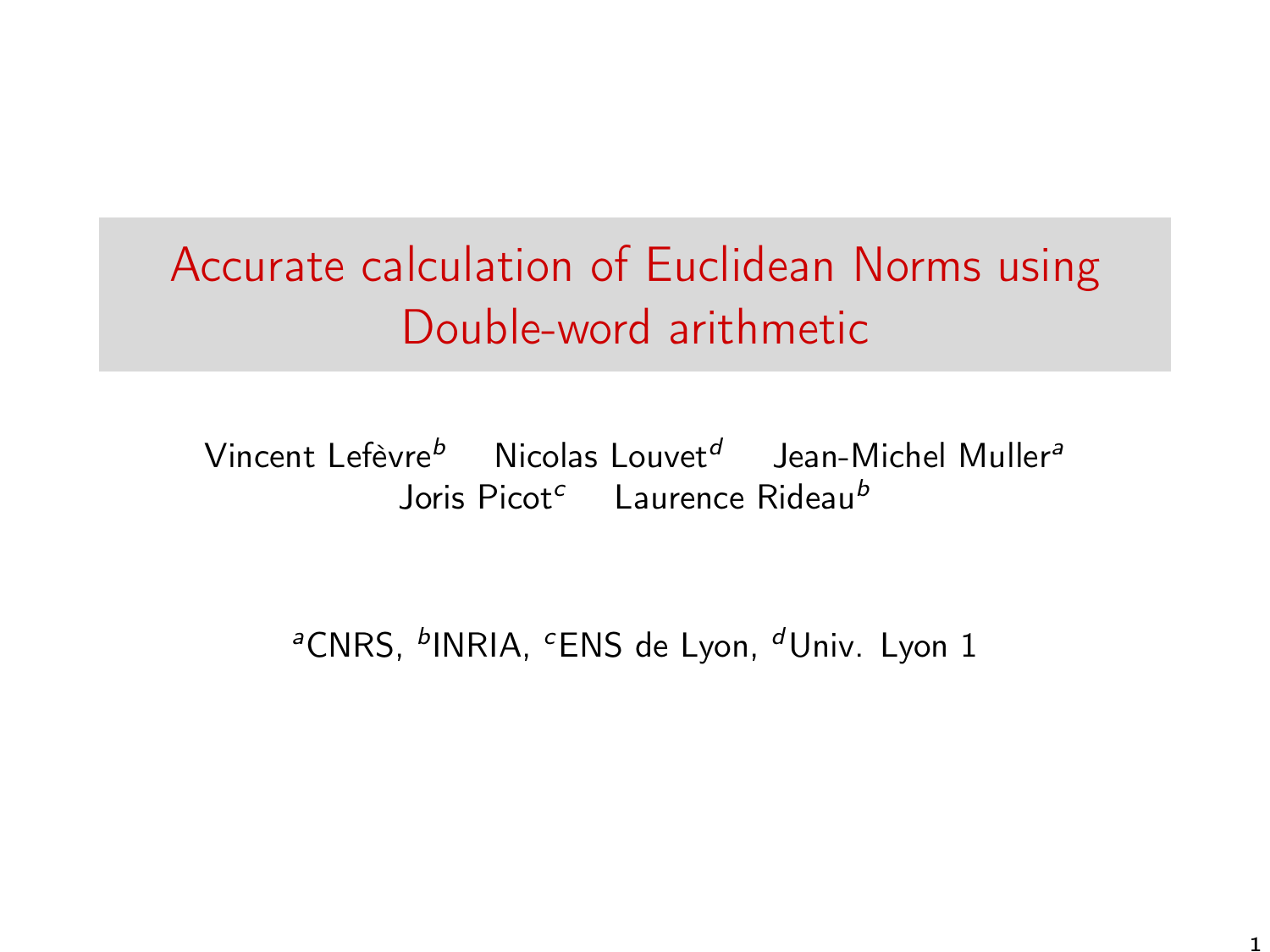## Computation of Euclidean norms

► Euclidean (a.k.a. L2) norm of the vector  $(a_0, a_1, a_2, \ldots, a_{n-1})$ 

$$
N=\sqrt{\sum_{i=0}^{n-1}a_i^2}
$$

in radix-2, precision-p Floating-Point arithmetic;

$$
\blacktriangleright
$$
 we assume  $n \geq 3$  (and rather large);

 $\blacktriangleright$  Goals:

- avoid spurious overflows and underflows;
- very accurate results (error bound very slightly above 0.5ulp);
- formally proven behavior (work in progress);

I we start from an algorithm due to Graillat, Lauter, Tang, Yamanaka and Oishi (ACM TOMS – 2015).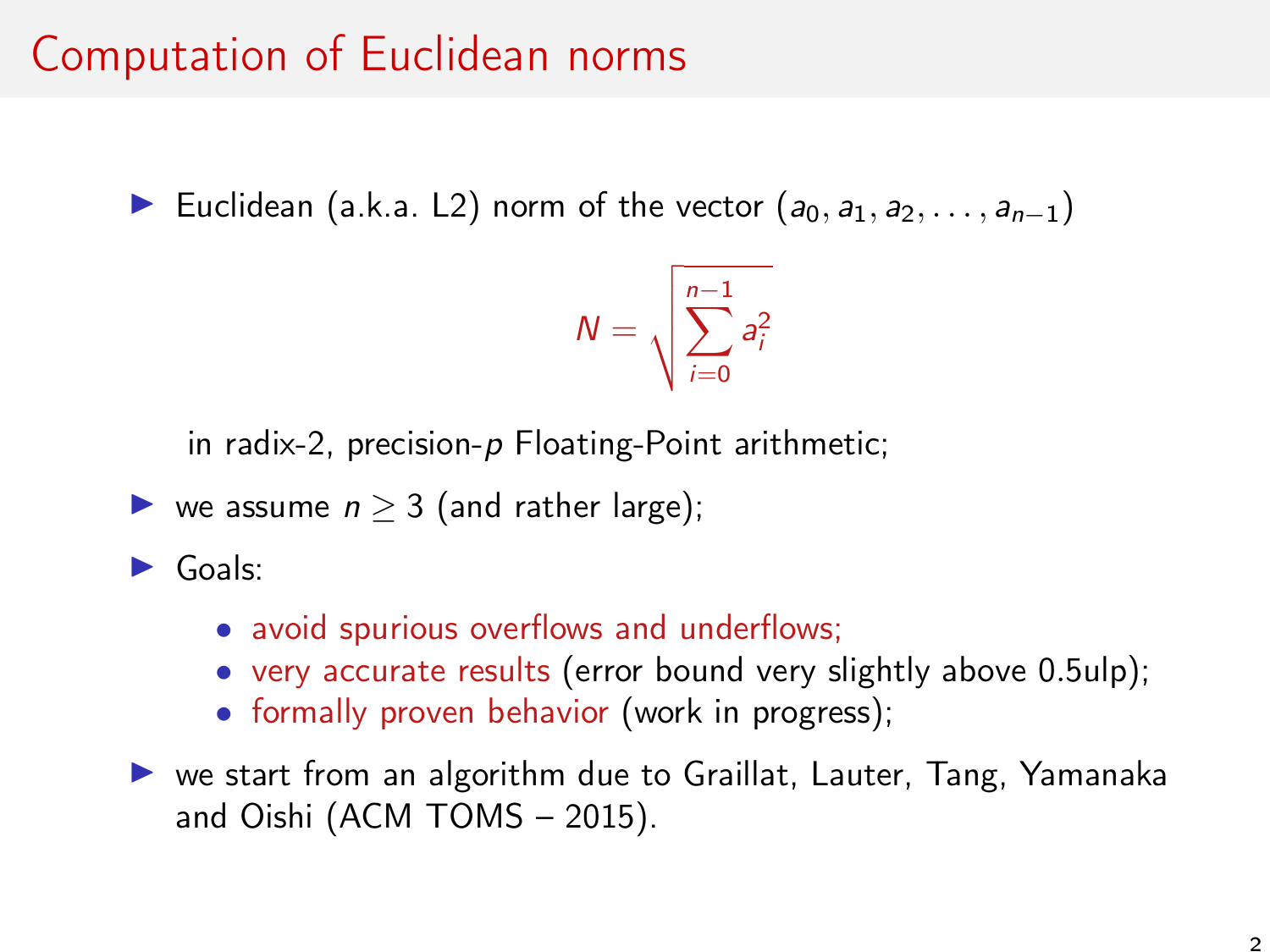Spurious under/overflows can jeopardize the computation

- EEE 754 binary64 arithmetic with  $n = 3$ , and the round-to-nearest, ties-to-even, rounding function;
- $\triangleright$  "straightforward" solution (first sum the squares serially, then take the square root):
	- with  $a_0 = 1.5 \times 2^{511}$ ,  $a_1 = 0$ , and  $a_2 = 2^{512}$ , we obtain  $+\infty$ , whereas the exact result is  $5 \times 2^{510}$ ;
	- with  $a_0 = a_1 = a_2 = (45/64) \times 2^{-537}$ , the computed result is 0, whereas the exact result is around 1.2178  $\times$  2<sup>-537</sup>.
- $\triangleright$  From an accuracy point-of-view, spurious underflow is a problem only if all terms  $a_i$  are tiny.
- $\blacktriangleright$  However, it can be very harmful from a performance point-of-view when subnormal numbers are handled in software.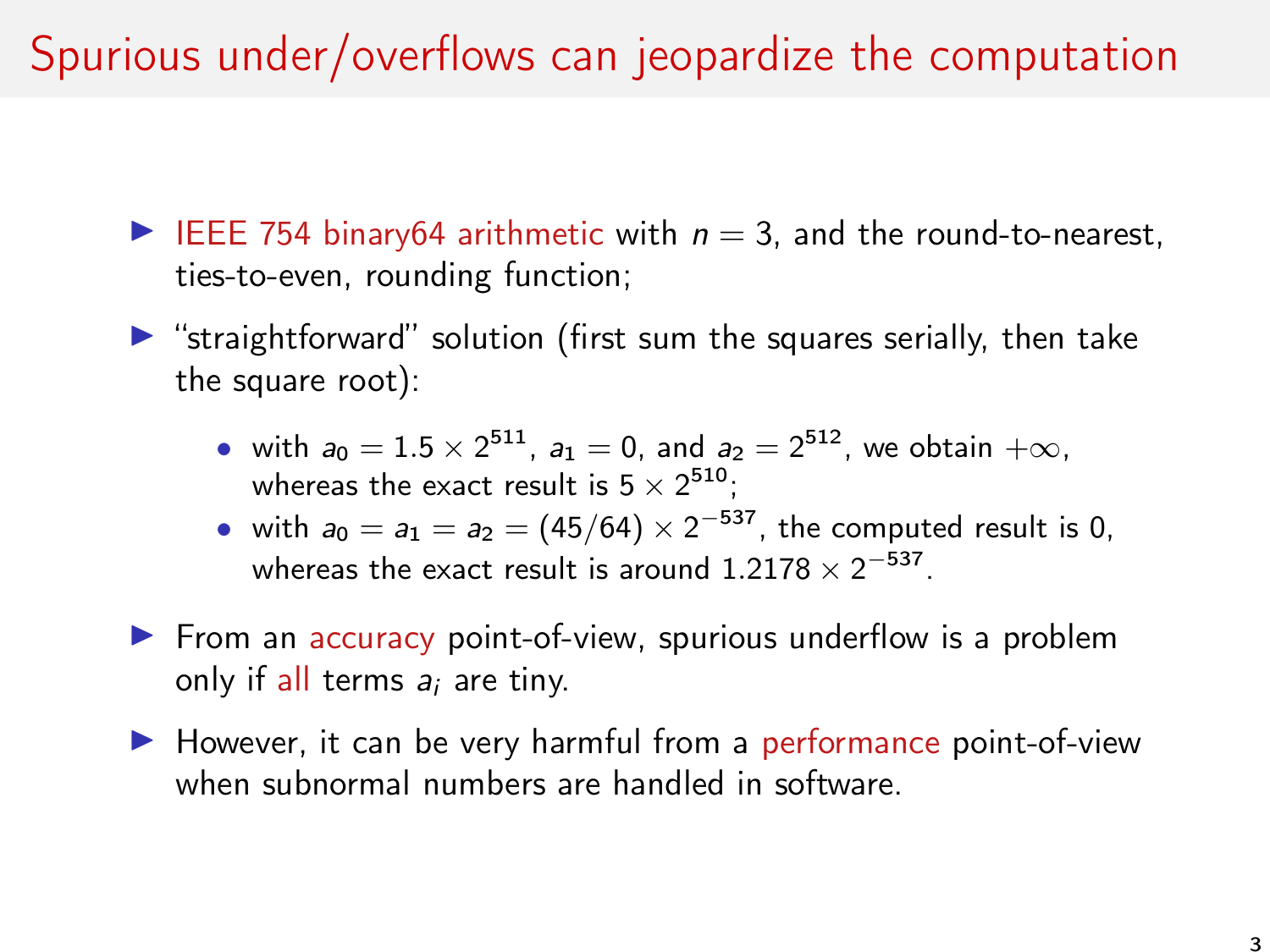#### Avoiding spurious overflow and harmful underflow



variant: BIG nonempty  $\rightarrow$  no need to consider TINY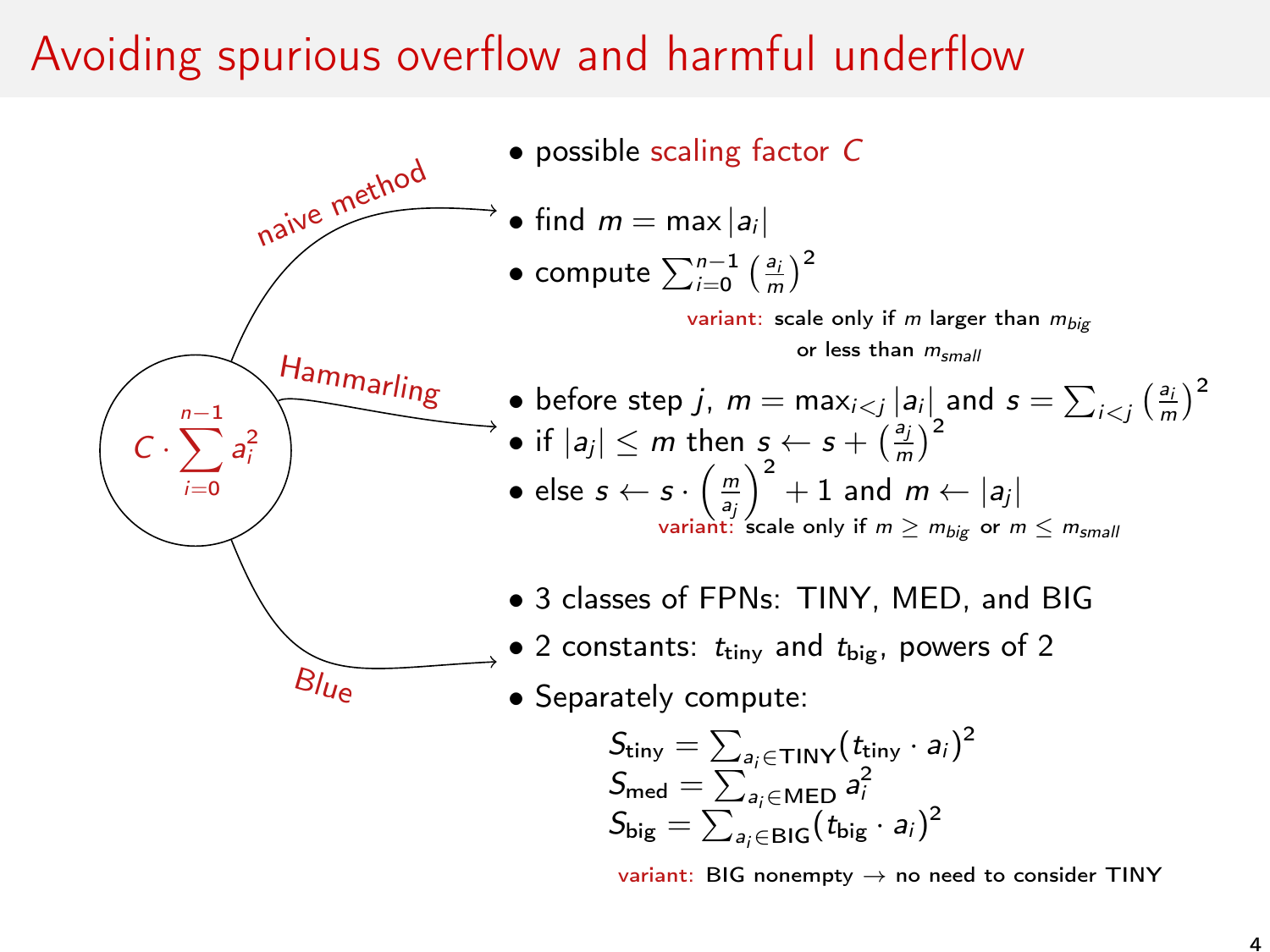### A few landmarks

- $\triangleright$  Blue (1978): robust yet complex algorithm (with final operations that are no longer necessary on IEEE-754-compliant systems);
- $\blacktriangleright$  Lawson et al. (1979): variant of Hammarling's algorithm where scaling only if  $m > m_{biq}$  or  $m < m_{small}$ ;
- $\blacktriangleright$  Hammarling's algorithm included in Lapack (1987);
- $\triangleright$  Kahan (1997 ?): compensated summation of the sums of squares (but each square represented by 1 FPN only), scaling by constant factors when needed, correct handling of IEEE-754 exceptions;
- $\triangleright$  Graillat et al. (2015): variant of Blue's algorithm with double-word arithmetic, that targets faithful rounding;
- ▶ Hanson & Hopkins (2017): hybrid method (compensated summation—suffices for most common cases, then Kahan's algorithm if an exception occurred);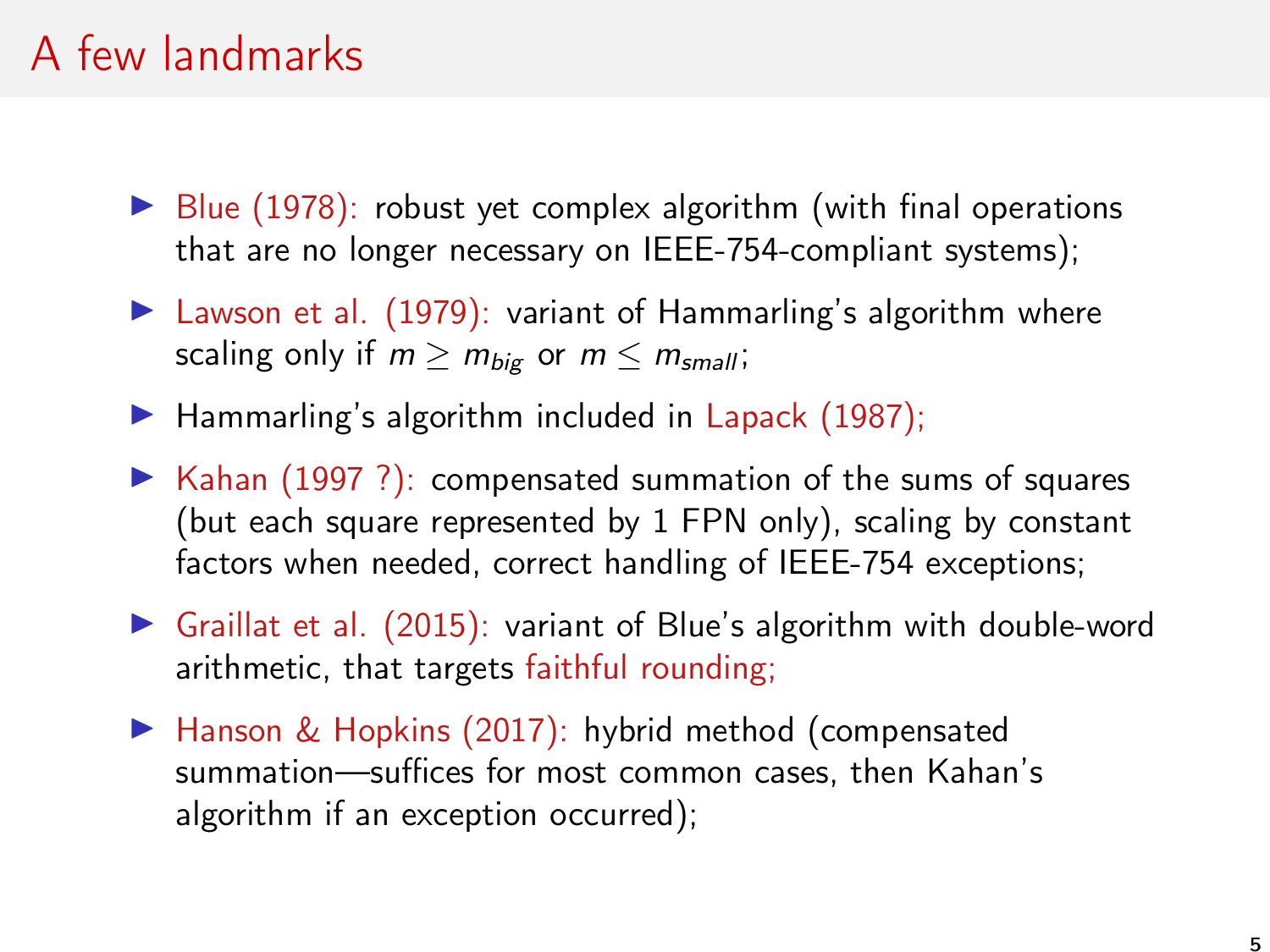### Underlying FP arithmetic

- ▶ Radix-2, precision- $p$  (with  $p \geq 5$ ), FP arithmetic,
- Extremal exponents  $e_{\min}$  and  $e_{\max} = 1 e_{\min}$
- $\blacktriangleright$  RN(t) stands for t rounded to nearest FP number.

| <b>Notation</b>   | numerical value                                                     | explanation                     |  |
|-------------------|---------------------------------------------------------------------|---------------------------------|--|
| Ω                 | $\sqrt{2^{e_{\max}} \cdot (2-2^{-p+1})}$                            | largest finite FPN              |  |
| $\alpha$          | $2^e$ min $-p+1$                                                    | smallest positive FPN           |  |
| $\eta$            | $2(e_{\min}+p)/2$                                                   | the square of a FPN $\geq \eta$ |  |
|                   |                                                                     | is the sum of two FPNs          |  |
| IJ                | $2-p$                                                               | roundoff error unit             |  |
| $\mathsf{ulp}(x)$ | $\frac{1}{2}$ max{ $\lfloor log_2  x  \rfloor$ , $e_{\min}$ } – p+1 | unit in the last place          |  |

Table 1: Notation for the important FP parameters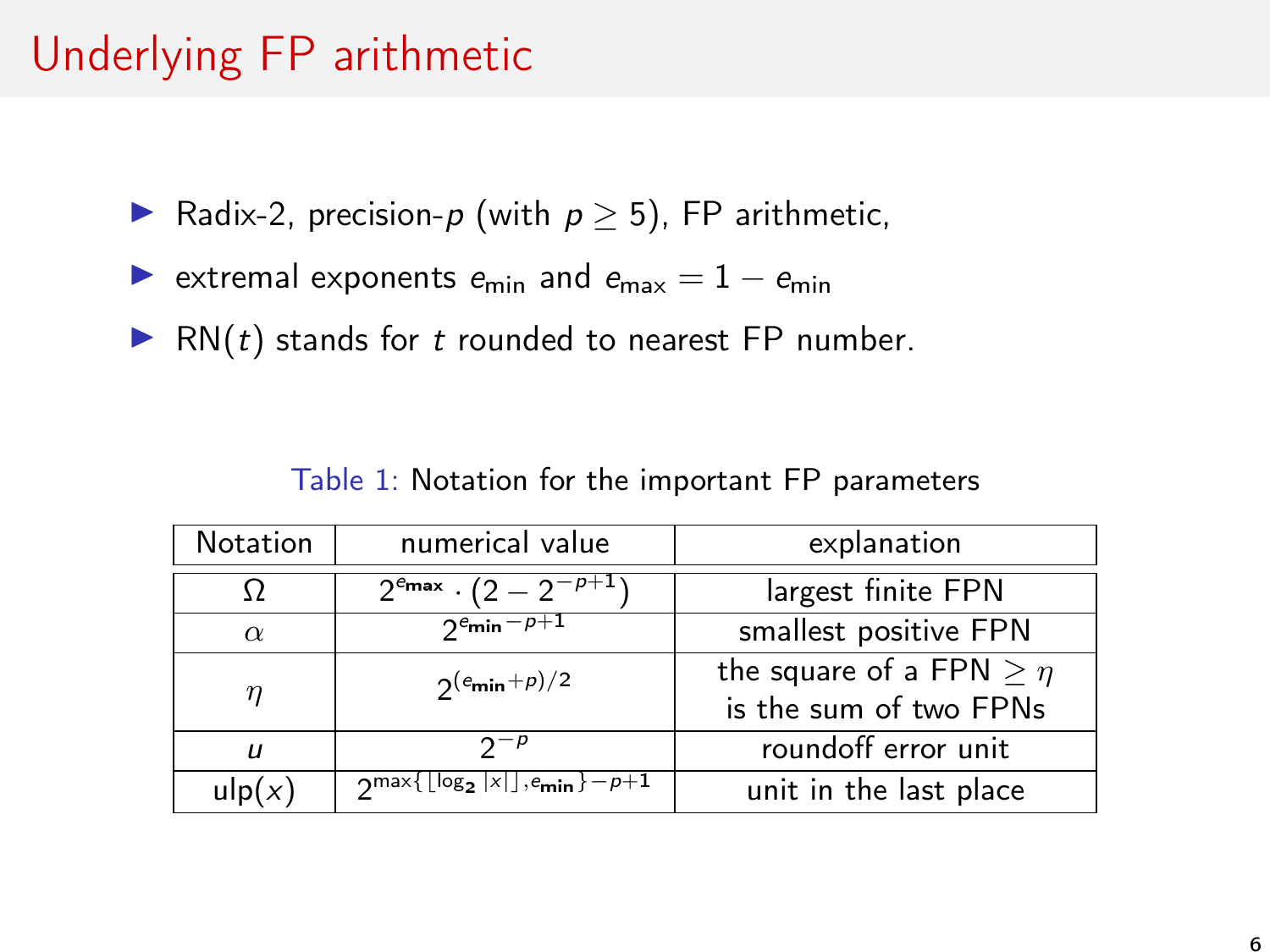#### Blue's algorithm: classes MED, BIG and TINY

 $\triangleright$  MED Class: FPN that can be squared, and whose squares can be accumulated (up to  $n_{\text{max}}$  terms), without under/overflows.  $a_i \in \mathsf{MED}$  if minmed  $\leq |a_i| \leq \mathsf{maxmed}.$  We compute

$$
S_{\text{med}} = \sum_{a_i \in \text{MED}} a_i^2;
$$

▶  $a_i \in \text{BIG}$  if maxmed  $\langle |a_i|$ . All FPN  $\in$  BIG are "scaled down", i.e., multiplied by the same constant  $t_{\text{big}}$ . We compute

$$
S_{\text{big}} = \sum_{a_i \in \text{BIG}} \left( t_{\text{big}} \cdot a_i \right)^2.
$$

▶  $a_i \in \text{TINY}$  if  $|a_i| < \text{minmed.}$  All FPN  $\in \text{TINY}$  are "scaled up", i.e., multiplied by the same constant  $t_{\text{tiny}}$ . We compute

$$
S_{\text{tiny}} = \sum_{a_i \in \text{TINY}} \left( t_{\text{tiny}} \cdot a_i \right)^2.
$$

 $\triangleright$  we need  $t_{\text{big}} \times \text{BIG} \subseteq \text{MED}$  and  $t_{\text{tiny}} \times \text{TINY} \subseteq \text{MED}$ . One needs to cleverly combine  $S_{\text{big}}$ ,  $S_{\text{med}}$ , and  $S_{\text{tiny}}$ .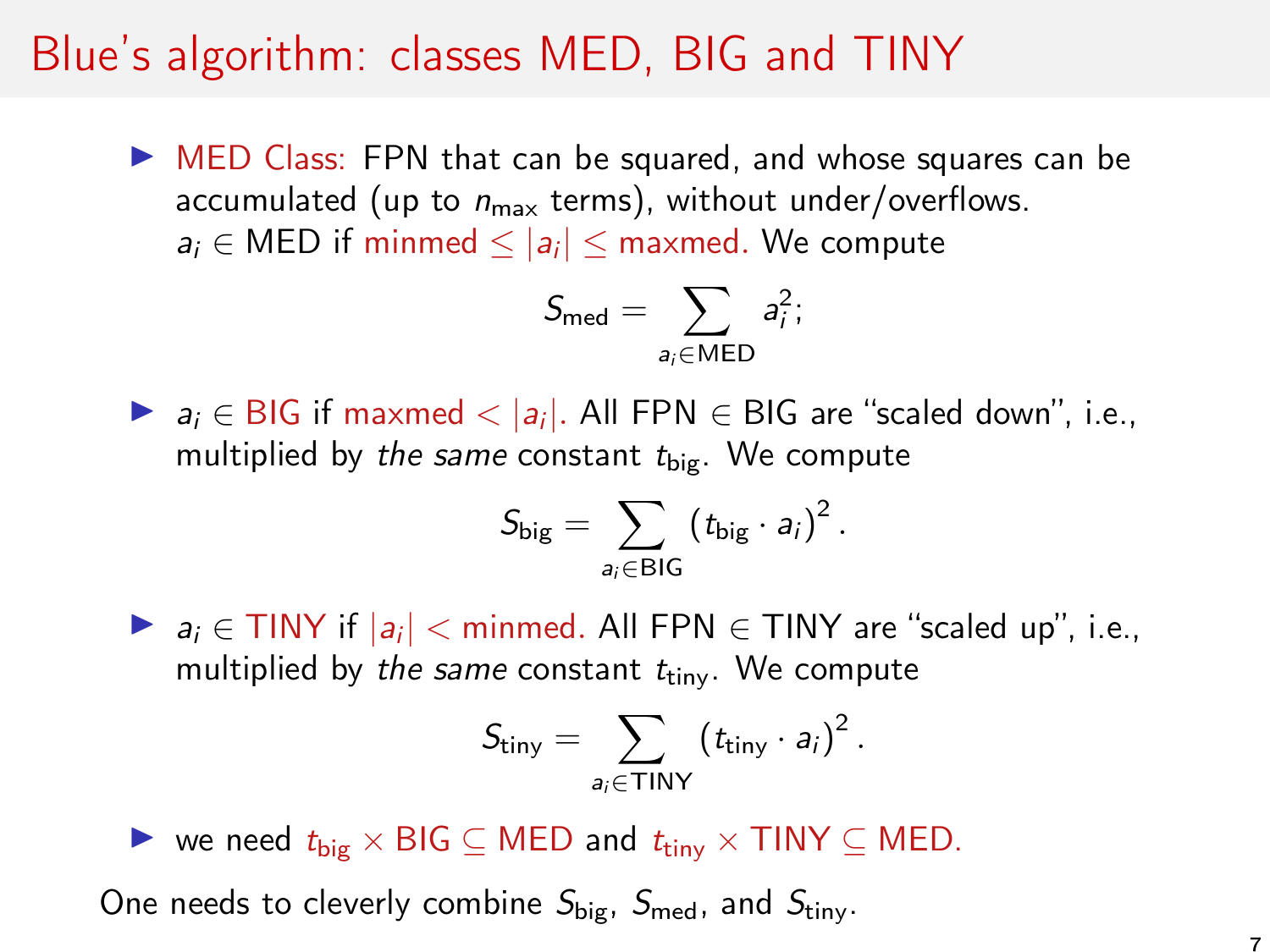#### **Parameters**

<span id="page-7-0"></span>
$$
\text{minmed}^2 \geq 2^{\text{emin}}, \tag{1a}
$$
\n
$$
n_{\text{max}} \cdot \text{maxmed}^2 \cdot (1 + \rho) < \Omega + \frac{1}{2} \text{ulp}(\Omega) = 2^{\text{emax}+1} - 2^{\text{emax}-\rho}, \tag{1b}
$$
\n
$$
\text{maxmed} \cdot t_{\text{big}} \geq \text{minmed}, \tag{1c}
$$
\n
$$
\Omega \cdot t_{\text{big}} \leq \text{maxmed}, \tag{1d}
$$
\n
$$
\text{minmed} \cdot t_{\text{tiny}} \leq \text{maxmed}, \tag{1e}
$$
\n
$$
\alpha \cdot t_{\text{tiny}} \geq \text{minmed}, \tag{1f}
$$

where

- $\triangleright$   $\Omega$  and  $\alpha$  are the largest and smallest positive FPNs;
- $\rho$  is a bound on the relative error of the algorithm used for computing the sum of squares in MED;
- If maxmed and  $n_{\text{max}}$  are powers of 2, [\(1b\)](#page-7-0) can be replaced by

$$
n_{\max} \cdot \text{maxmed}^2 < 2^{e_{\max}+1} - 2^{e_{\max} - p}.
$$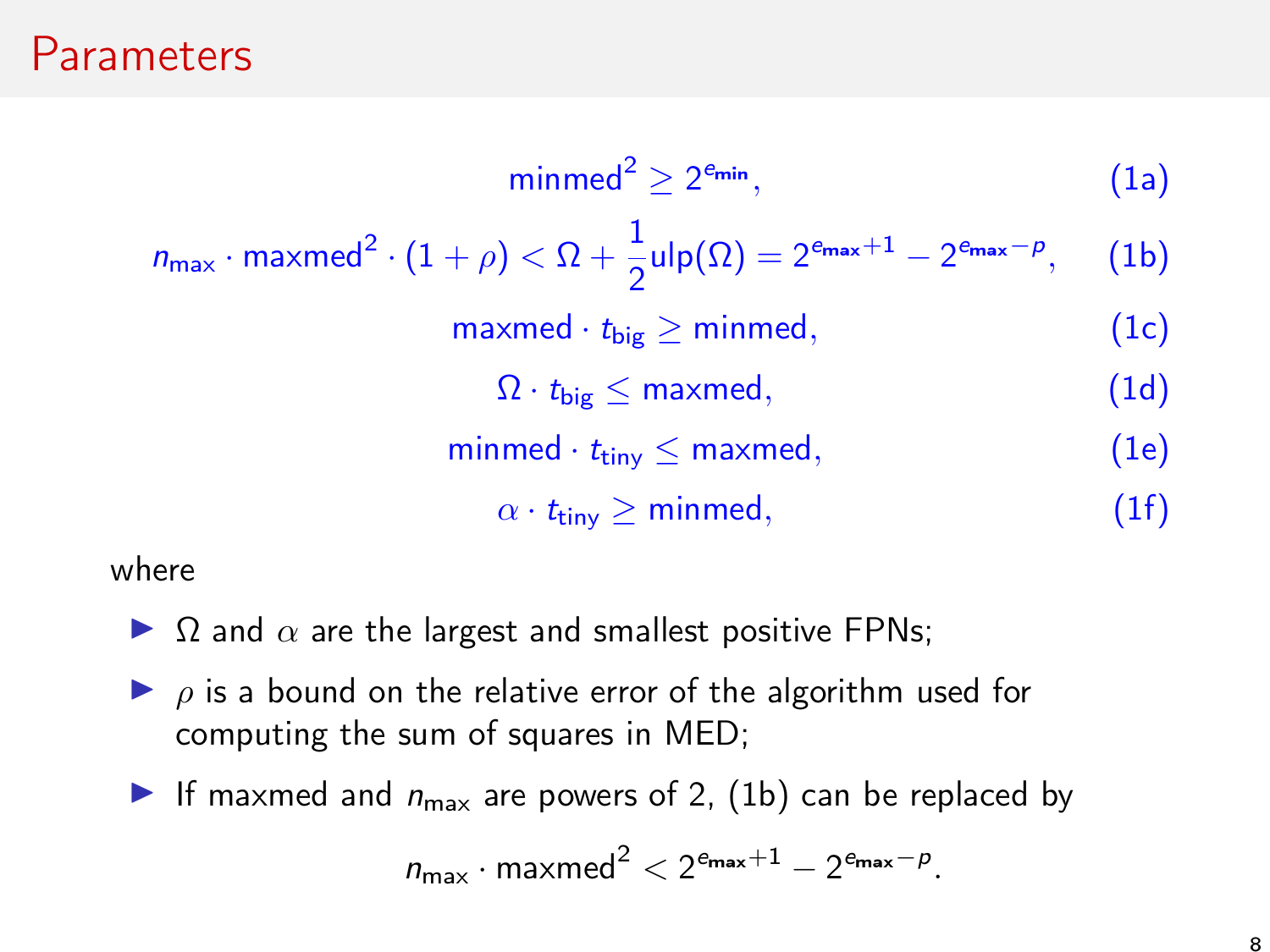#### Basic building blocks

Algorithm  $1 - \text{Fast2Sum}(a, b)$  (Dekker, 1971)

<span id="page-8-0"></span> $s \leftarrow \mathsf{RN}(a+b)$  $z \leftarrow \text{RN}(s - a)$  $t \leftarrow \mathsf{RN}(b-z)$ 

If  $|a| > |b|$  and no overflow occurs,  $s + t = a + b$ , i.e., t is the error of the FP addition of a and b.

Algorithm  $2 - 2Sum(a, b)$  (Knuth). It takes 6 FP operations.

 $s \leftarrow \mathsf{RN}(a+b)$  $a' \leftarrow \mathsf{RN}(s - b)$  $b' \leftarrow \mathsf{RN}(s - a')$  $\delta_a \leftarrow \mathsf{RN}(a-a')$  $\delta_b \leftarrow \mathsf{RN}(b-b')$  $t \leftarrow \mathsf{RN}(\delta_a + \delta_b)$ 

Same as Algorithm [1](#page-8-0) without any condition on a and b.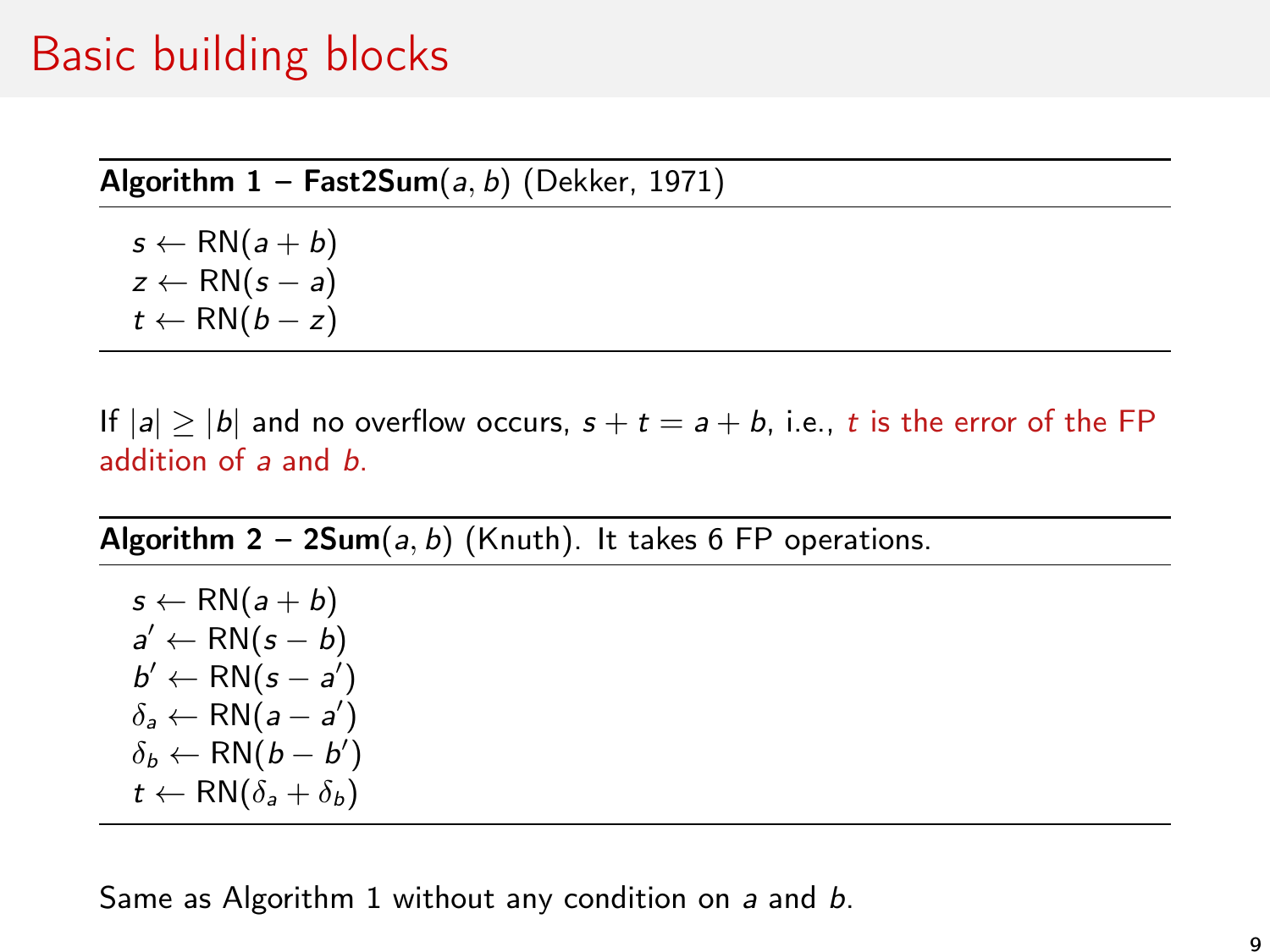Algorithm  $3$  – Fast2Mult(a, b). Requires the availability of an FMA instruction.

 $\pi_h \leftarrow \mathsf{RN}(a \cdot b)$  $\pi_{\ell} \leftarrow \text{RN}(a \cdot b - \pi_h)$ 

 $\triangleright$  used for expressing the square of a FP number a as a double-word number;

 $\triangleright$  barring overflow, the condition for that algorithm to guarantee that  $\pi_h + \pi_\ell = a^2$  is

$$
|a| \ge \eta = 2^{(e_{\min} + p)/2}.\tag{2}
$$

When the augmented operations specified by IEEE 754-2019 become efficiently implemented, 2Sum, Fast2Sum and Fast2Mult may be replaced by them.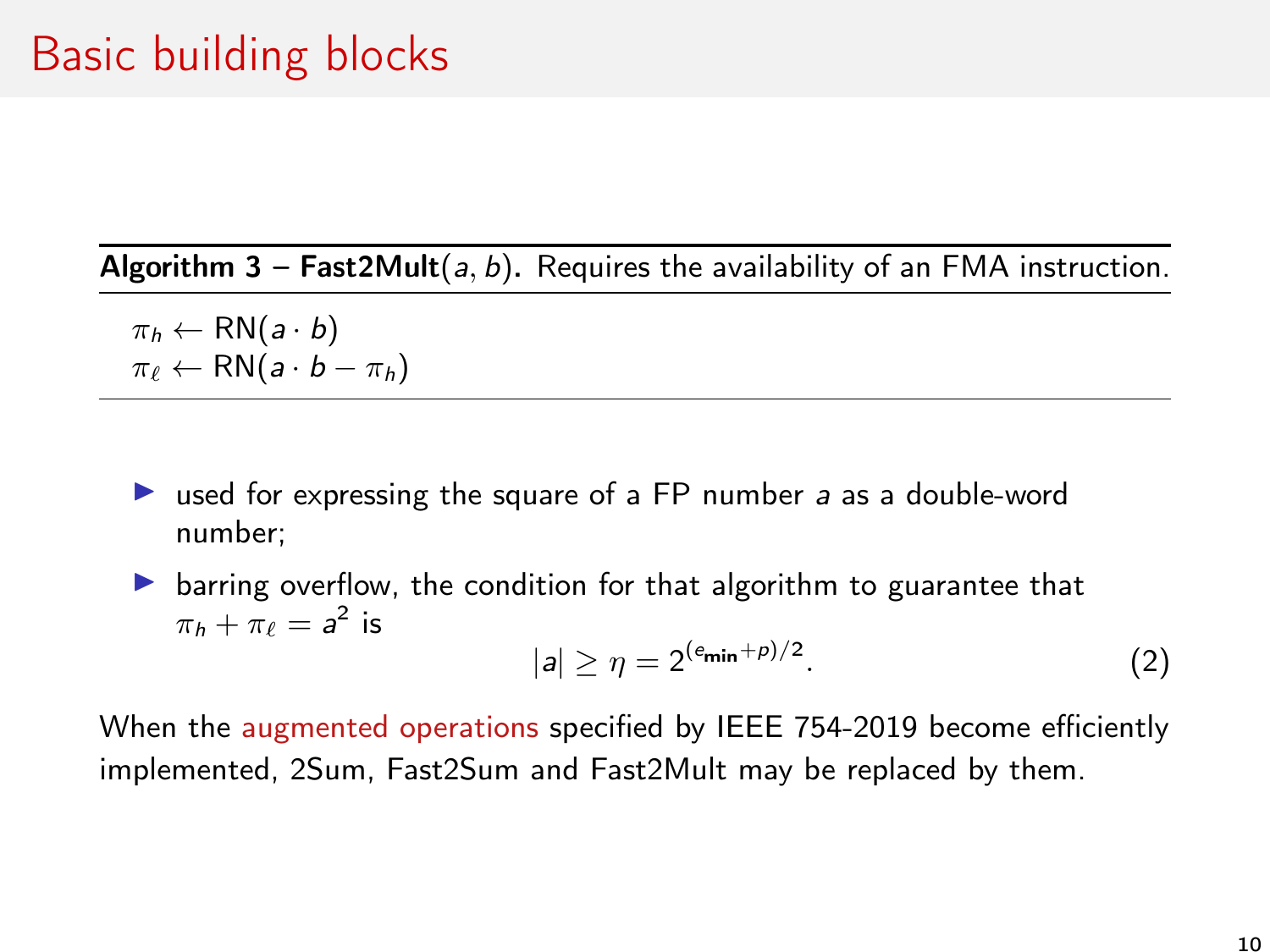#### Double Word Arithmetic

Also called "double-double" in the literature. Goes back to Dekker (1971). Double-word (DW) number x: unevaluated sum  $x_h + x_\ell$  of two FPN  $x_h$ and  $x_{\ell}$  such that

 $x_h = RN(x)$ .

**Algorithm 4 – DWPlusFP**( $x_h, x_\ell, y$ ).Computes ( $x_h, x_\ell$ ) + y (implemented in the QD library),  $x = (x_h, x_\ell)$  is a DWN and y is a FPN.

1:  $(s_h, s_{\ell}) \leftarrow 2Sum(x_h, y)$ 2:  $v \leftarrow \text{RN}(x_\ell + s_\ell)$ 3:  $(z_h, z_\ell) \leftarrow$  Fast2Sum( $s_h, v$ ) 4: return  $(z_h, z_\ell)$ 

 $\blacktriangleright$  In general, asymptotically optimal relative error bound

$$
\frac{2 \cdot u^2}{1 - 2u} = 2u^2 + 4u^3 + 8u^4 + \cdots
$$

if x and y are nonnegative, the bound becomes  $u^2$ .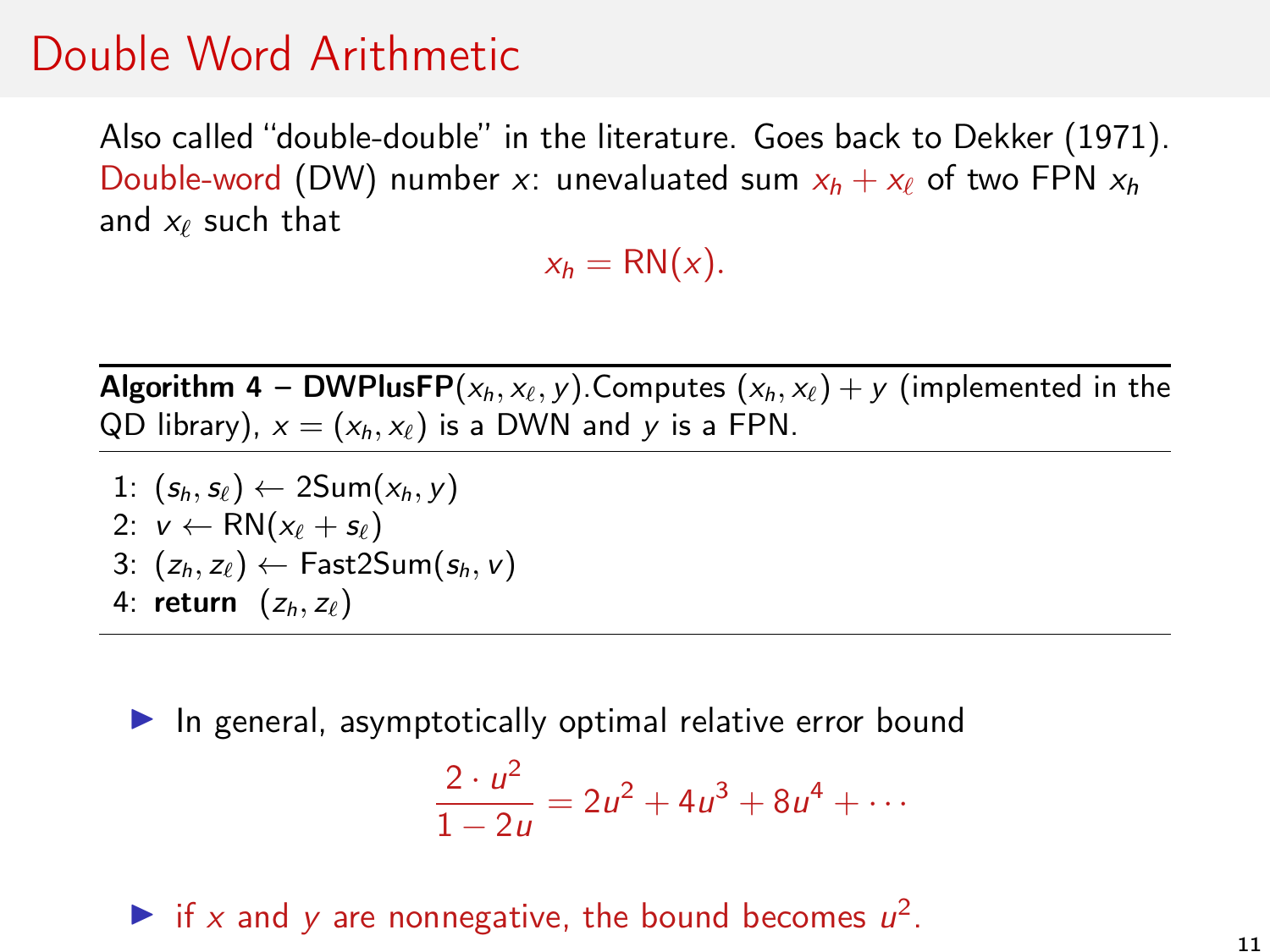Algorithm 5 – SloppyDWPlusDW( $x_h, x_{\ell}, y_h, y_{\ell}$ ). Computes  $(x_h, x_{\ell}) + (y_h, y_{\ell})$ .

1:  $(s_h, s_f) \leftarrow 2Sum(x_h, y_h)$ 2:  $v \leftarrow \text{RN}(x_\ell + y_\ell)$ 3:  $w \leftarrow RN(s_{\ell} + v)$ 4:  $(z_h, z_{\ell}) \leftarrow$  Fast2Sum( $s_h, w$ ) 5: return  $(z_h, z_{\ell})$ 

 $\triangleright$  can be very inaccurate in the general case;

ightharpoonup when the inputs operands  $x_h$  and  $y_h$  have the same sign, asymptotically optimal relative error bound  $3u^2$ .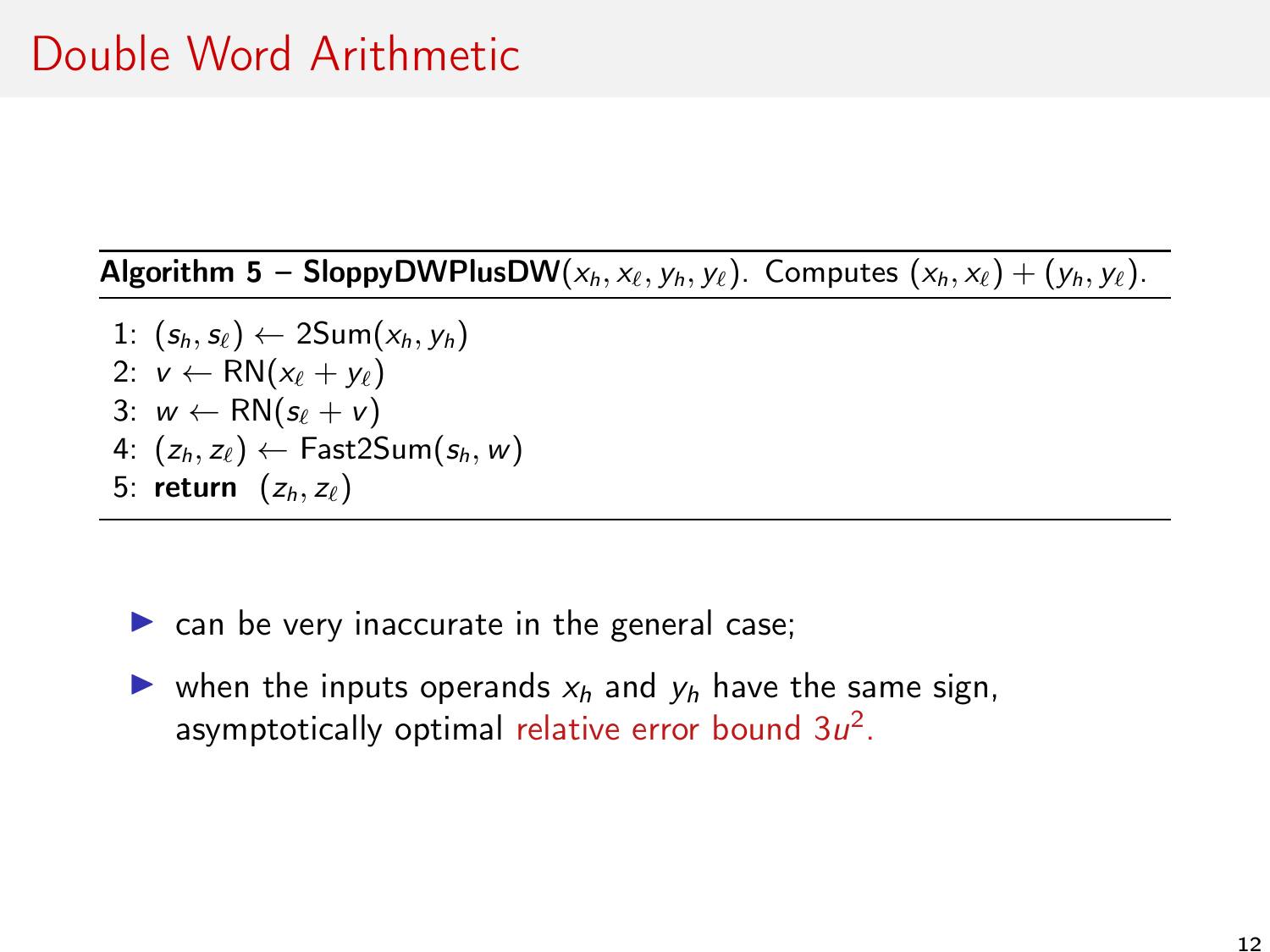- $\triangleright$  Goal: faithful rounding, and no spurious under/overflow;
- $\blacktriangleright$  handling of scalings: essentially Blue's method, adapted;
- ▶ sum-of-squares in Double-Word arithmetic, using Algorithm SloppyDWPlusDW, final result FP;
- $\blacktriangleright$  then, FP square root.

Note: Kahan (1997) uses compensated summation of the sum of squares to obtain accuracy of the same order of magnitude (but not enough to guarantee faithful rounding).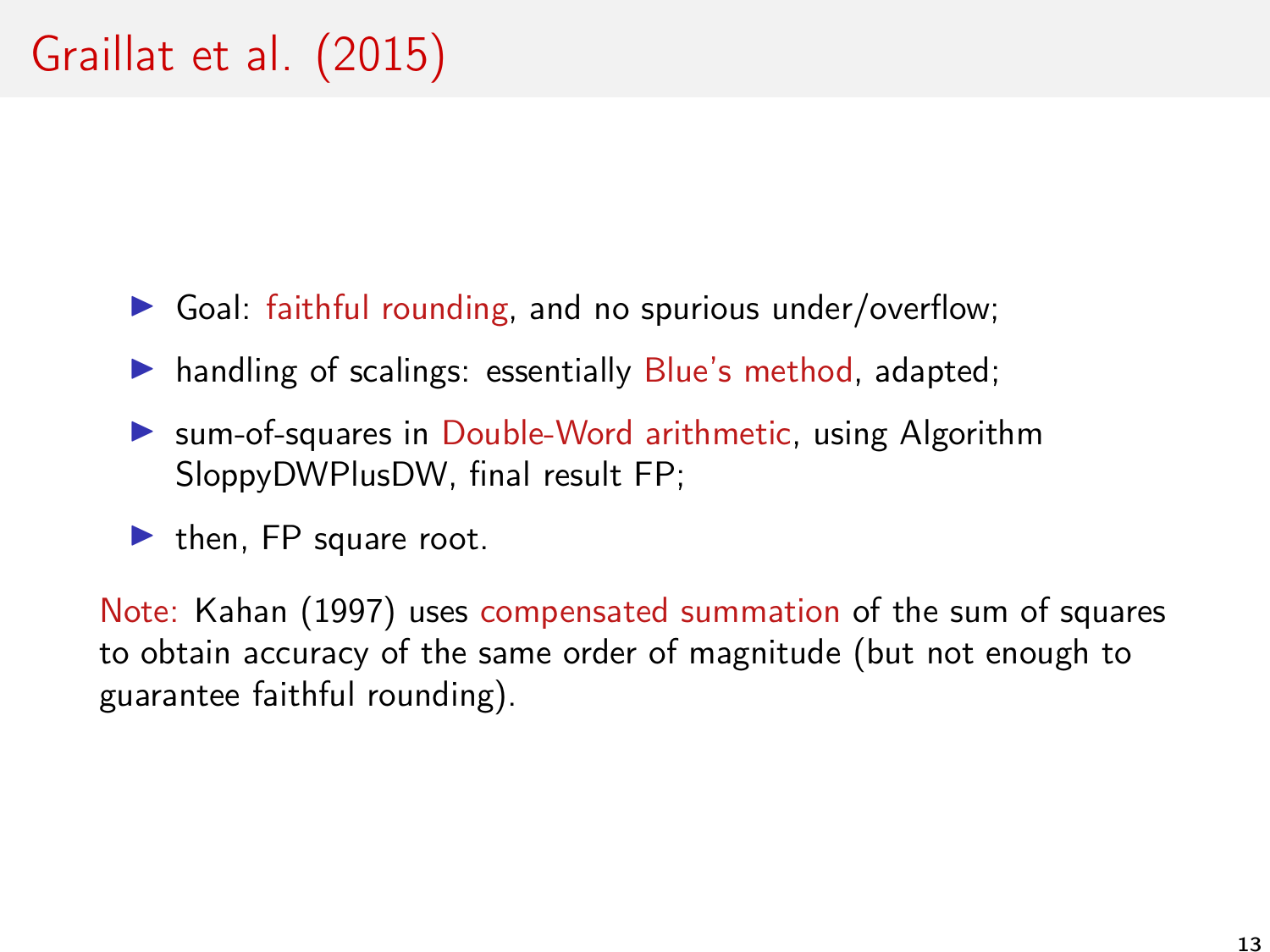- ▶ more accurate DW sum-of-squares using Algorithm DWPlusFP (and our new bound  $u^2$  for positive operands), final result DW;
- $\triangleright$  ad-hoc algorithm SQRTDWtoFP: avoids the loss of information due to converting to FP before square root;
- $\blacktriangleright$  slightly different choices of parameters (minmed, maxmed...)
- $\triangleright$  Goal: error bound very slightly above 0.5ulp.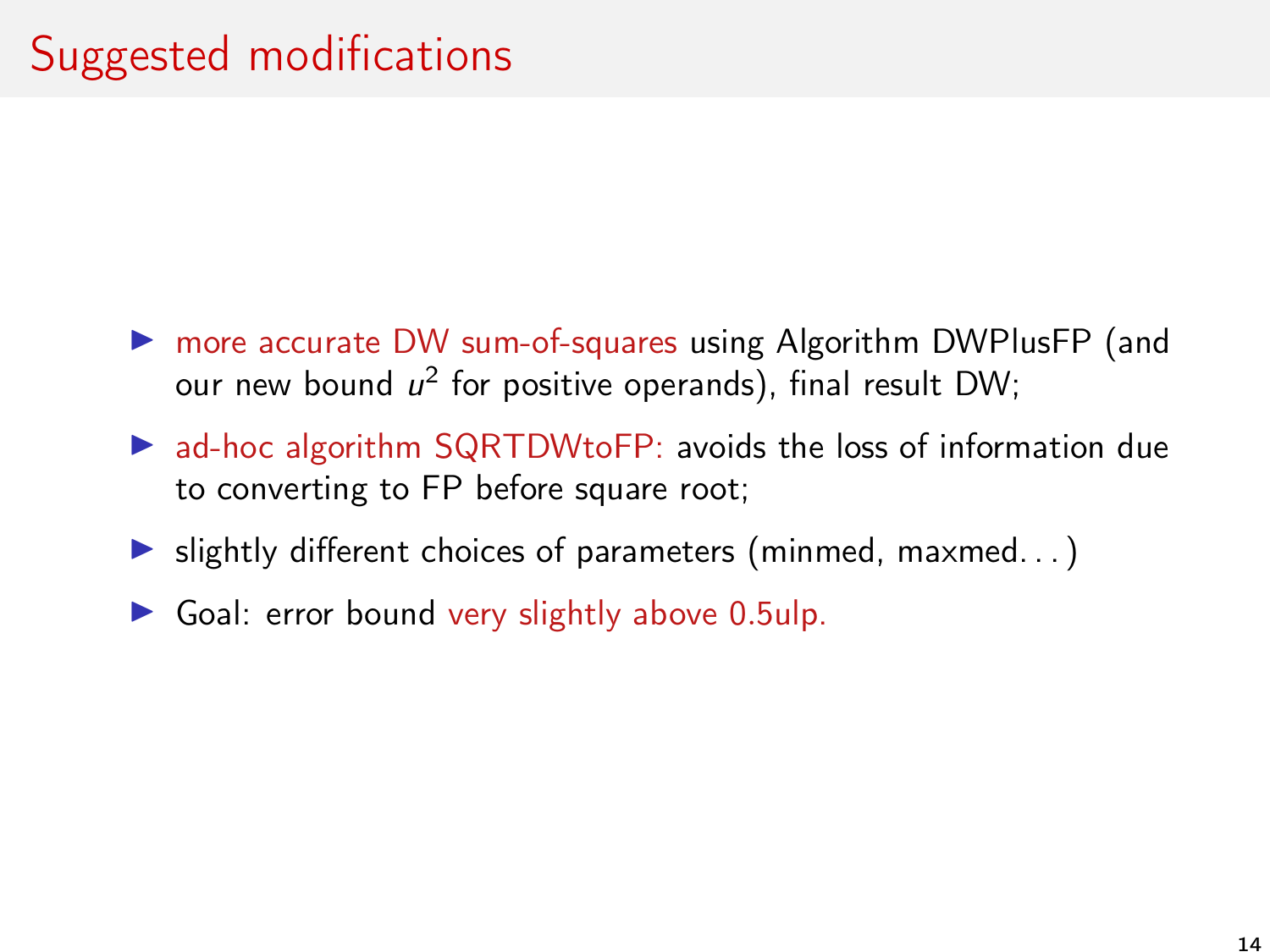#### Double-Word to FP square root

Algorithm 6 – SQRTDWtoFP( $x_h, x_\ell$ ). Computes the square-root of the DW number  $(x_h, x_\ell)$  and returns a FPN z.

1: 
$$
s_h \leftarrow \text{RN}(\sqrt{x_h})
$$
  
\n2:  $\rho_1 \leftarrow \text{RN}(x_h - s_h^2)$  (with an FMA instruction)  
\n3:  $\rho_2 \leftarrow \text{RN}(x_\ell + \rho_1)$   
\n4:  $s_\ell \leftarrow \text{RN}(\rho_2/(2 \cdot s_h))$   
\n5:  $z \leftarrow \text{RN}(s_h + s_\ell)$   
\n6: return z

<span id="page-14-0"></span>Theorem 1 If  $x = (x_h, x_\ell)$  is a DW number,  $p \geq 5$ ,  $x \geq 2^{2\lceil(\epsilon_{\sf min} + p)/2\rceil}$ , then z is within  $\sqrt{2}$ √

$$
\left(\frac{1}{2}+\frac{7}{4}\cdot 2^{-p}\right)\cdot \mathrm{ulp}(\sqrt{x_h+x_\ell})
$$

from  $\sqrt{x_h + x_\ell}$ , and the relative error of that algorithm is bounded by  $u + \frac{17}{8}u^2 + \frac{33}{8}u^3$ .

Theorem [1](#page-14-0) has been formally proven using the Coq proof assistant.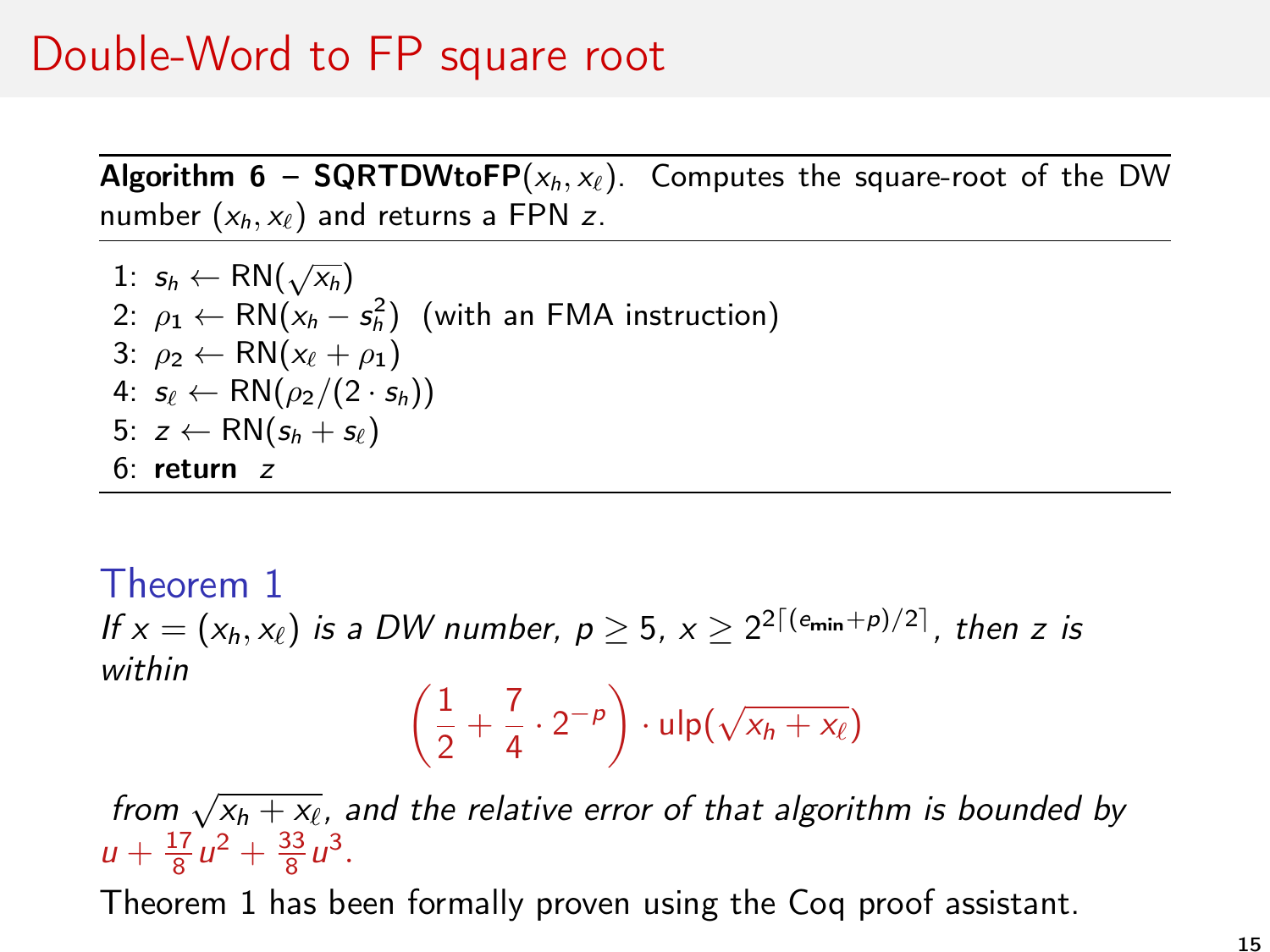### Sequential DW computation of the sum of squares

**Algorithm 7** Sequential computation of  $\sum_{i=0}^{n-1} a_i^2$  assuming no under/overflow.

- 1. For  $i = 0 \ldots n-1$ , compute  $(y_i^h, y_i^{\ell}) = \textsf{Fast2Mult}(a_i, a_i)$ . (gives  $a_i^2 = y_i^h + y_i^\ell$ ).
- 2. Accumulate the terms  $y_i^h$  in DW arithmetic: starting from  $(x_1^h, x_1^\ell) = 2$ Sum $(y_0^h, y_1^h)$ , for  $i = 2 \ldots n-1$ , compute  $(x_i^h, x_i^{\ell}) = \text{DWPlusFP}(x_{i-1}^h, x_{i-1}^{\ell}, y_i^h).$
- 3. Accumulate the terms  $y_i^{\ell}$  in FP arithmetic: for  $i = 0 \dots n-2$ , compute  $\sigma_{i+1} = \mathsf{RN}(\sigma_i + y_{i+1}^{\ell}),$  with  $\sigma_{0} = y_{0}^{\ell}.$
- 4. Obtain the approximation to  $(\mathcal{S}_h, \mathcal{S}_\ell)$  to  $\sum_{i=0}^{n-1} a_i^2$  as

 $(S_h, S_\ell) = \text{DWPlusFP}(x_{n-1}^h, x_{n-1}^\ell, \sigma_{n-1}).$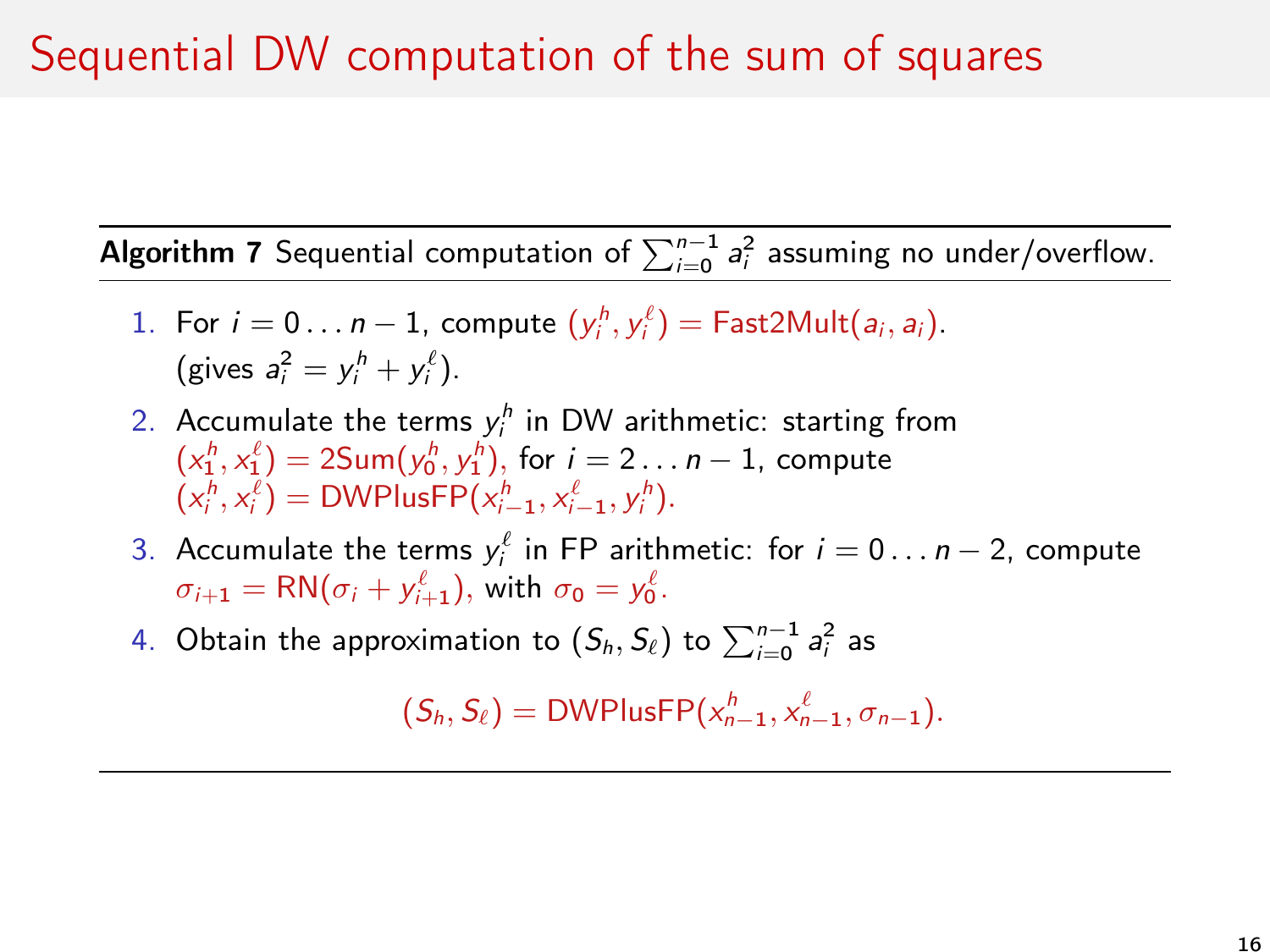#### Blockwise DW computation of the sum of squares

- In the  $a_i$  are separated into k blocks of m numbers, with  $n = k \times m$ ;
- $\triangleright$  parallelizing the calculation & obtaining a more accurate result;
- **IF** block j (j = 0, ..., k 1) contains  $a_{mi}$ ,  $a_{mi+1}$ , ...,  $a_{mi}(i+1)$ –1.

**Algorithm 8** Blockwise computation of  $\sum_{i=0}^{n-1} a_i^2$  assuming no under/overflow.

- <span id="page-16-0"></span> $1.$  for  $j=0,1,\ldots,k-1,$  compute an approximation  $(Z^\hbar_j,Z^\ell_j)$  to  $\sum_{i=mj}^{m(j+1)-1}$  a $_i^2$  using the sequential summation algorithm applied to  $a_{mj}, a_{mj+1}, a_{mj+2}, \ldots, a_{m(j+1)-1};$
- 2. accumulate the terms  $Z_j^h$  in DW arithmetic, i.e., starting from  $\left(\sum_{i=1}^{h} \sum_{i=1}^{\ell} \epsilon\right) = 25$ um $(Z_0^h, Z_1^h)$ , iteratively compute, for  $j = 2 \ldots k - 1$  the terms  $\left(\Sigma^h_j,\Sigma^{\ell}_j\right) = {\sf DWPlusFP}\left(\Sigma^h_{j-1},\Sigma^{\ell}_{j-1},Z^h_j\right)$  ;
- 3. accumulate the terms  $Z^\ell_j$  using the conventional "recursive" summation, i.e., for  $j=0\ldots k-2,$  compute  $\tau_{j+1}=\textsf{RN}(\tau_j+Z_{j+1}^{\ell}),$  with  $\tau_{\textbf{0}}=Z_{\textbf{0}}^{\ell};$
- 4. obtain the approximation  $(S_h, S_\ell)$  to  $\sum_{i=0}^{n-1} a_i^2$  as

$$
(S_h, S_\ell) = \text{DWPlusFP}\left(\Sigma_{k-1}^h, \Sigma_{k-1}^\ell, \tau_{k-1}\right).
$$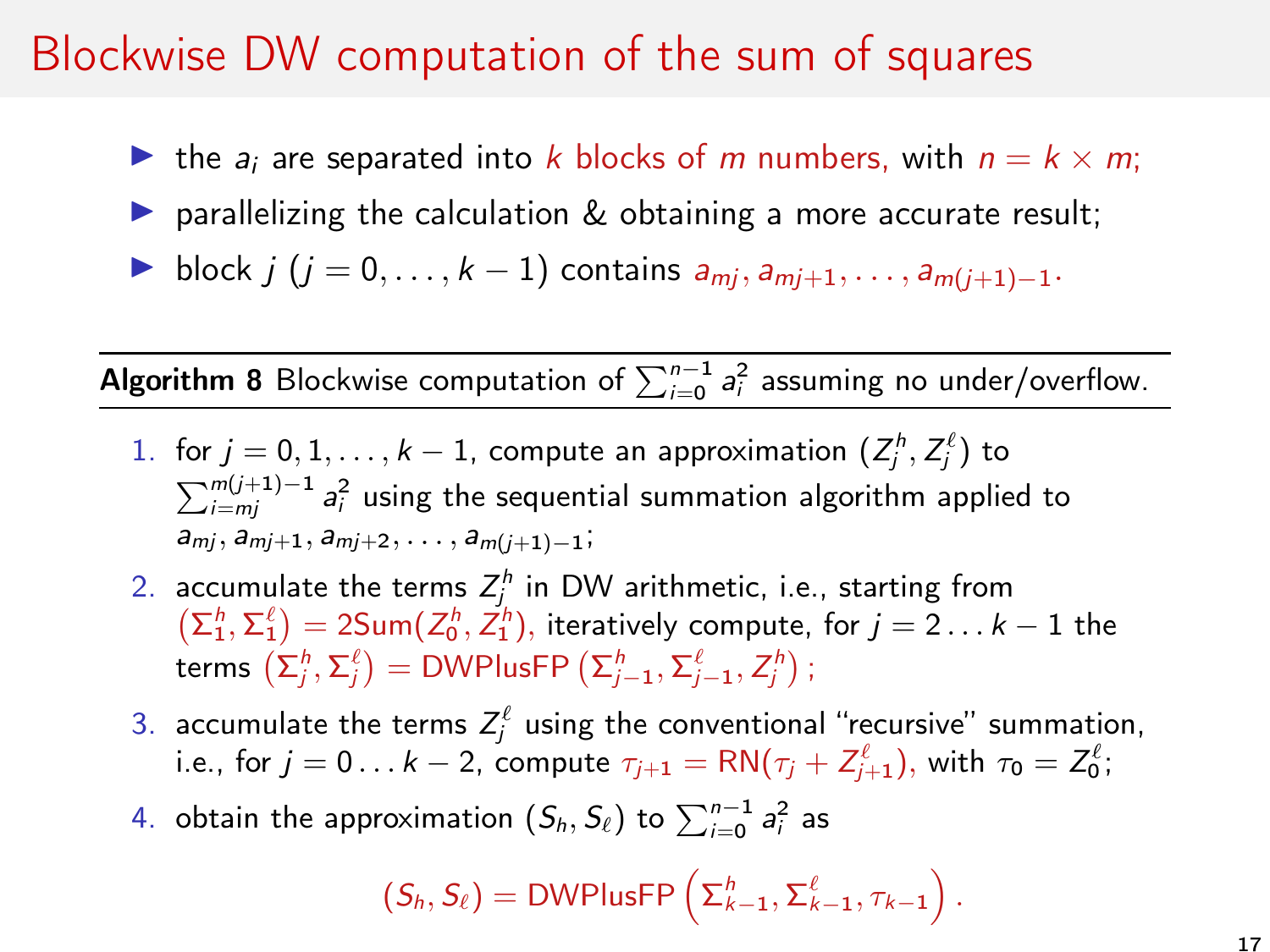### Computing Euclidean norms barring underflow/overflow

Theorem 2

Assume all  $a_i \in \mathsf{MED}$ , the sequential or blockwise summation (with k blocks of m elements) is used to compute  $(S_h, S_{\ell})$  and Algorithm blocks of in elements) is used to compute  $(S_h, S_\ell)$  and Algorithm<br>SQRTDWtoFP is used to approximate  $\sqrt{S_h + S_\ell}$  by a FP number R. Let

$$
\lambda(t)=(2t-1)+(t-1)u+(2t-2)u^2+(t-1)u^3,
$$

and define

$$
\nu = \begin{cases} \lambda(n) & \text{with the sequential summation} \\ \lambda(k) + \lambda(m) + \lambda(k)\lambda(m) & \text{with the blockwise summation} \end{cases}
$$

If 
$$
\nu < \frac{1}{2u}
$$
, then:  
\n
$$
\left| R - \sqrt{\sum_{i=0}^{n-1} a_i^2} \right| \le \left( \frac{1}{2} + u \cdot \left( \frac{7}{4} + \frac{\nu}{1 - \nu \cdot u^2} \right) \right) \mathrm{ulp} \left( \sqrt{\sum_{i=0}^{n-1} a_i^2} \right). \tag{3}
$$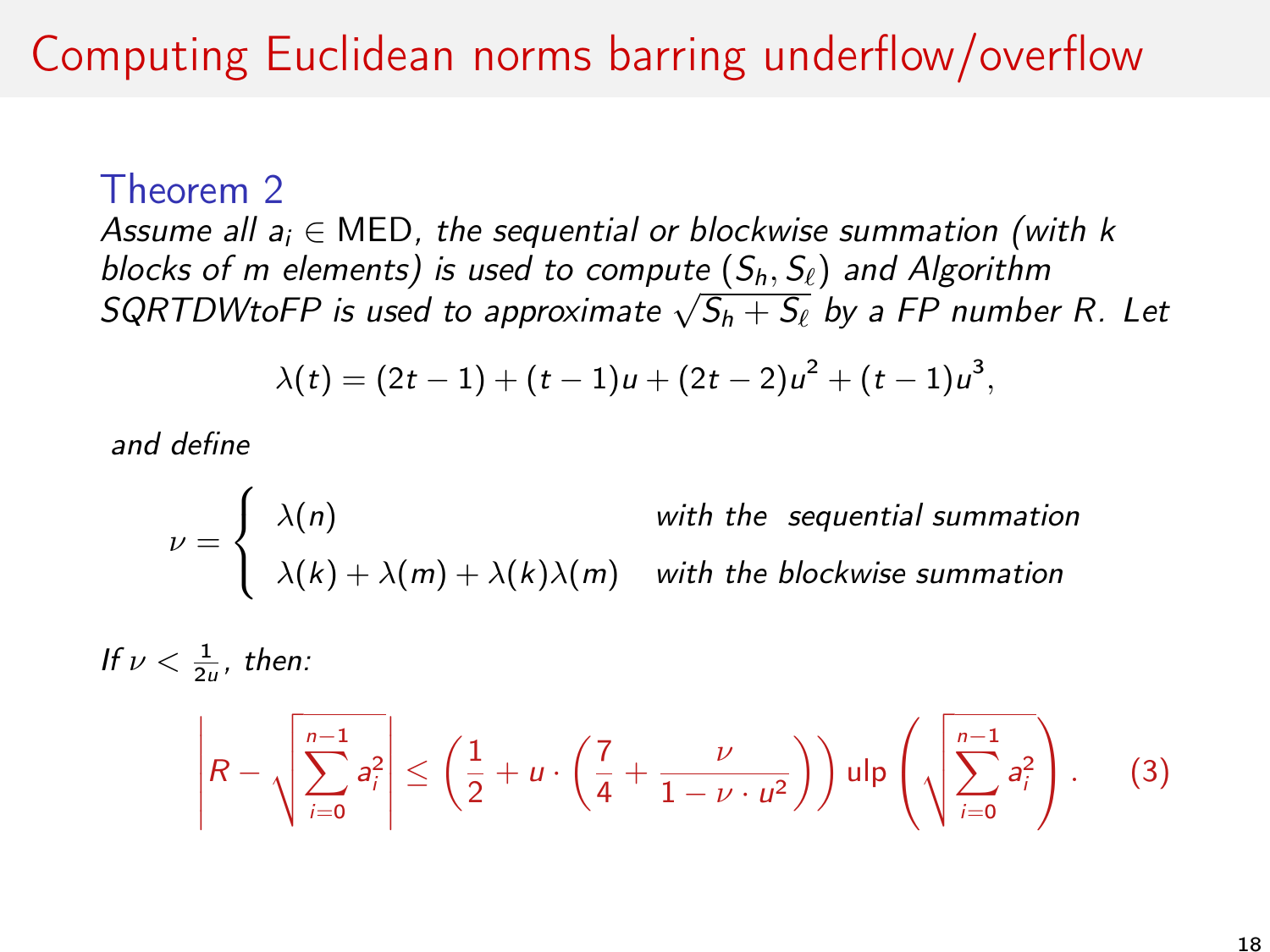Parameters:

- $\blacktriangleright$   $n_{\text{max}} = 1/u = 2^p$ , i.e., we wish to guarantee a correct behavior of the algorithms for vectors of dimension up to  $2^p$ ;
- $\blacktriangleright$  MED as large as possible:
	- $\rightarrow$  minmed is the power of 2 just above  $\eta$  (so that the squares of the elements of MED are computed without error), i.e.,

 $\text{minmed} = 2^{\lceil (e_{\text{min}} + p)/2 \rceil};$ 

 $\rightarrow$  maxmed is the power of 2 just below  $\sqrt{\Omega/2^p}$ , i.e.,

 $\mathsf{maxmed} = 2^{\lfloor (\mathsf{e_{max}} - p)/2 \rfloor};$ 

- $\triangleright$   $t_{\text{tiny}} = 1/t_{\text{big}}$  is an even power of 2 (so that multiplying/dividing by it and its square root is errorless);
- $\triangleright$  we need  $t_{\text{big}} \times \text{BIG} \subseteq \text{MED}$  and  $t_{\text{tiny}} \times \text{TINY} \subseteq \text{MED}$ .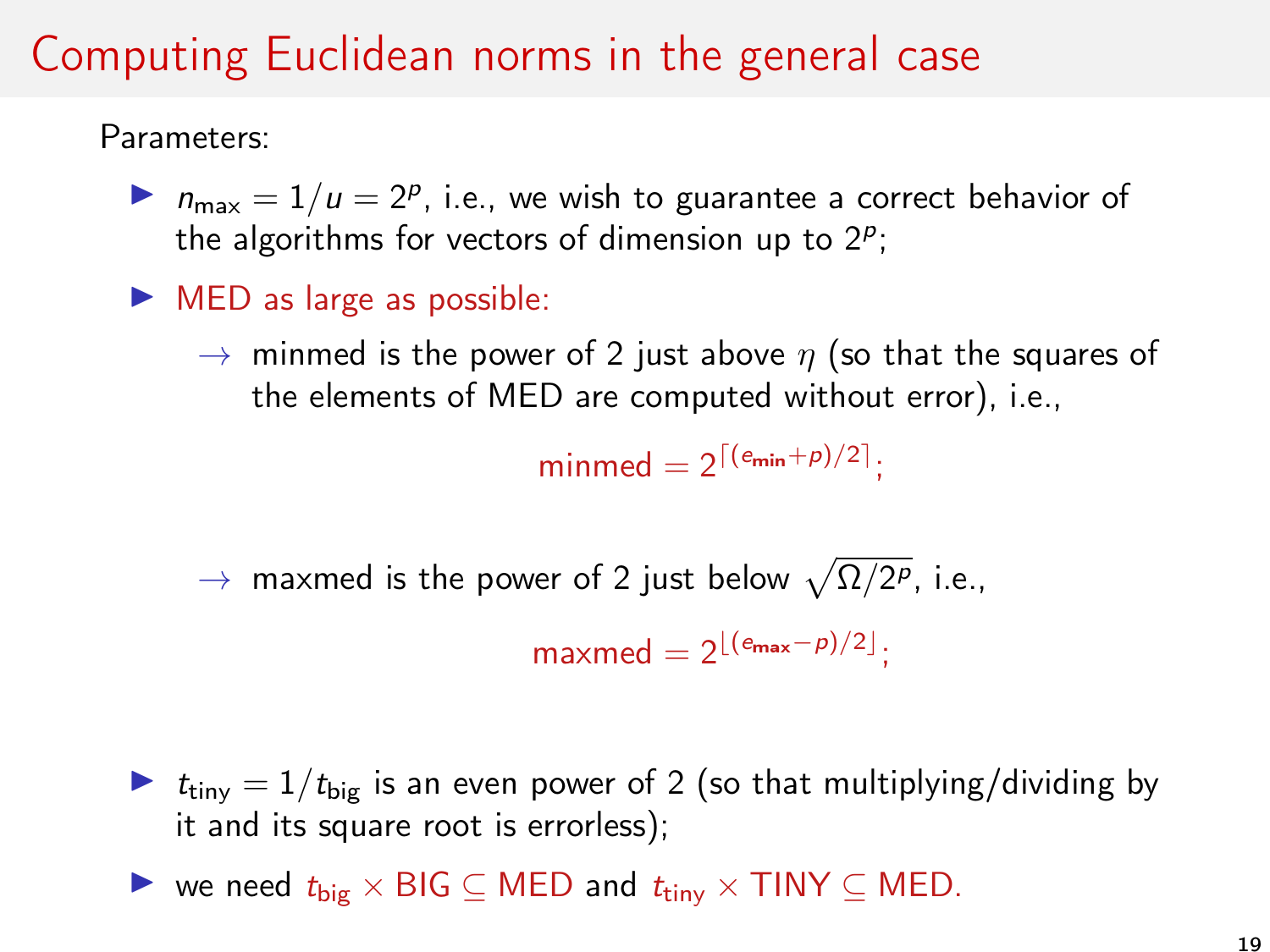Table 2: The various parameters of our algorithm for the binary16 format, the bfloat16 format, and the binary32, binary64, and binary128 formats.

| parameters                          | binary16                                                       | bfloat16                                                  | binary32                                               | binary64                                                | binary128                                                  |
|-------------------------------------|----------------------------------------------------------------|-----------------------------------------------------------|--------------------------------------------------------|---------------------------------------------------------|------------------------------------------------------------|
| р                                   | 11                                                             | 8                                                         | 24                                                     | 53                                                      | 113                                                        |
| $e_{\textbf{max}}$                  | 15                                                             | 127                                                       | 127                                                    | 1023                                                    | 16383                                                      |
| minmed                              | 1/2                                                            | $2 - 59$                                                  | $2^{\sim 51}$                                          | $2 - 484$                                               | $2 - 8134$                                                 |
| maxmed                              | 4                                                              | 259                                                       | $2^{51}$                                               | 2485                                                    | 28135                                                      |
| Constraints<br>on $t_{\text{big}}$  | $\frac{1}{4} \leq t_{\text{big}} \leq 2^{-14}$<br>(IMPOSSIBLE) | $2^{\sim}$ 118<br>$\leq t_{\text{big}}$<br>$\leq 2^{-70}$ | $2^{\sim}$ 102<br>$\leq t_{\text{big}}$<br>$< 2^{-78}$ | $2^{\sim 968}$<br>$\leq t_{\text{big}}$<br>$< 2^{-540}$ | $2^{\sim}$ 16268<br>$\leq t_{\text{big}}$<br>$< 2^{-8250}$ |
| Constraints<br>on $t_{\text{tiny}}$ | $2^{24} \leq t_{\sf tiny} \leq 4$<br>(IMPOSSIBLE)              | 274<br>$\leq t_{\sf tiny}$<br>$\leq 2^{118}$              | 298<br>$\leq t_{\text{tiny}}$<br>$\leq 2^{102}$        | 2590<br>$\leq t_{\sf tiny}$<br>$< 2^{968}$              | 28360<br>$\leq t_{\text{tiny}}$<br>$\leq 2^{16268}$        |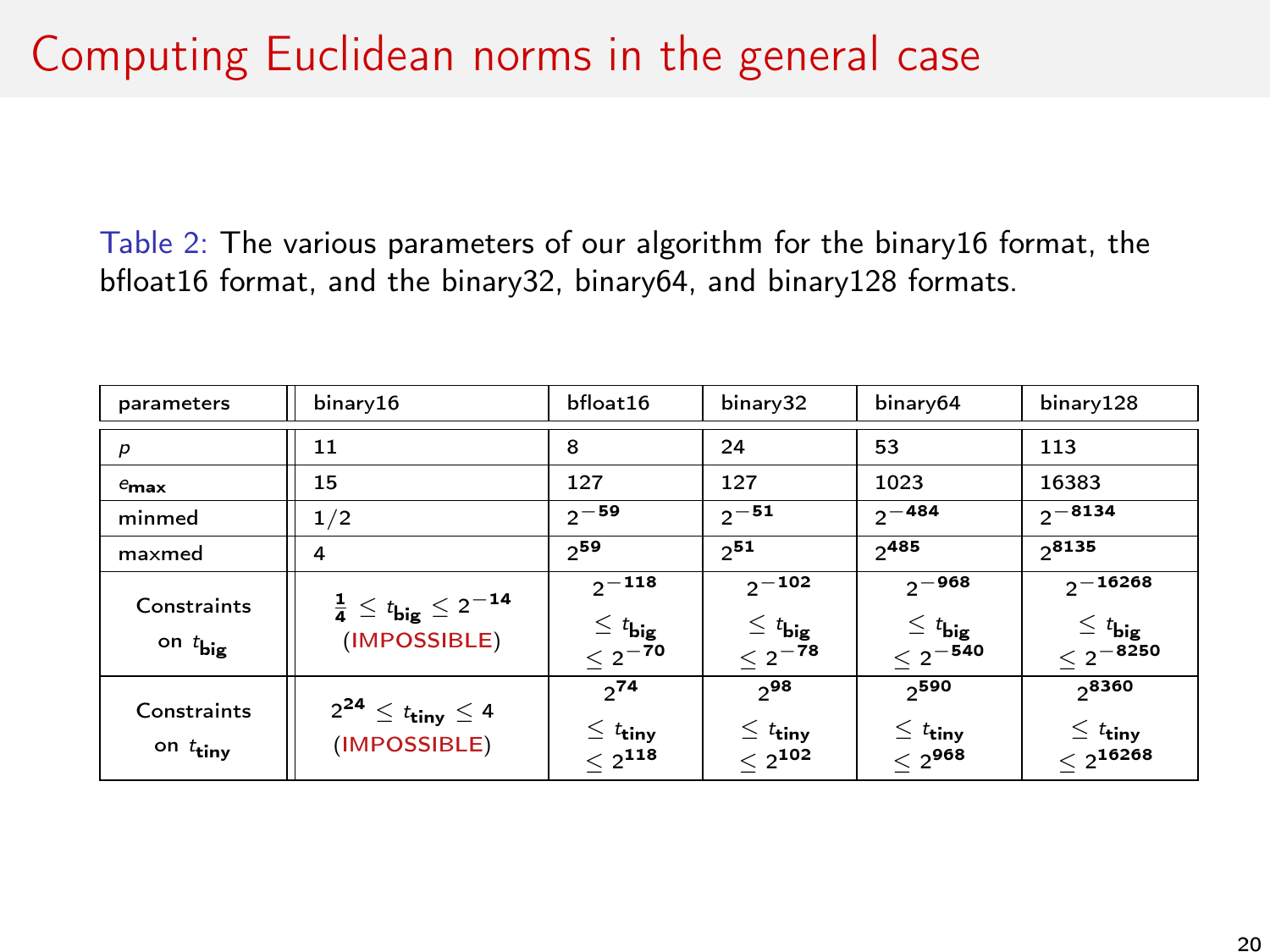Algorithm 9 Obtaining the norm from  $S_{big}$ ,  $S_{\text{med}}$ ,  $S_{\text{tiny}}$ 

<span id="page-20-0"></span>if 
$$
BIG
$$
 is nonempty *then*

\nif  $S_{\text{med}}^h < u^2 \text{minmed}^2 / t_{\text{big}}^2$  or  $S_{\text{big}}^h > \text{maxmed}^2 \cdot t_{\text{big}}^2 / u^3$  then

\nreturn  $\frac{1}{t_{\text{big}}}$ .  $SQRTDWtoFP(S_{\text{big}}^h, S_{\text{big}}^{\ell}) = t_{\text{tiny}}$ .  $SQRTDWtoFP(S_{\text{big}}^h, S_{\text{big}}^{\ell})$ 

\nelse

\ncompute  $\hat{\chi} = \text{SloppyDWPlusDW}(t_{\text{tiny}}S_{\text{big}}^h, t_{\text{tiny}}S_{\text{big}}^{\ell}, t_{\text{big}}S_{\text{med}}^h, t_{\text{big}}S_{\text{med}}^{\ell})$ 

\nreturn  $\sqrt{t_{\text{tiny}}}$ .  $SQRTDWtoFP(\hat{\chi})$ 

\nend if

\nelse

\nif MED is nonempty *then*

\nif TINY is empty or  $S_{\text{tiny}}^h$   $<$  minmed<sup>2</sup>  $u^2 / t_{\text{big}}^2$  or  $S_{\text{med}}^h$   $>$  maxmed<sup>2</sup>  $t_{\text{big}}^2 / u^3$ 

\nthen

\nreturn  $SQRTDWtoFP(S_{\text{med}}^h, S_{\text{med}}^{\ell})$ 

\nelse

\ncompute  $\hat{\chi} = \text{SloppyDWPlusDW}(t_{\text{tiny}}S_{\text{med}}^h, t_{\text{tiny}}S_{\text{med}}^{\ell}, t_{\text{big}}S_{\text{tiny}}^h, t_{\text{big}}S_{\text{tiny}}^{\ell})$ 

\nreturn  $\sqrt{t_{\text{big}}}$ .  $SQRTDWtoFP(\hat{\chi})$ 

\nend if

\nelse

\nelse

\nif  $$ 

```
\mathsf{return} \;\; \; t_{\mathsf{big}} \times \mathsf{SQRTDW}to\mathsf{FP}(S_{\mathsf{tiny}}^k, S_{\mathsf{tiny}}^\ell)end if
```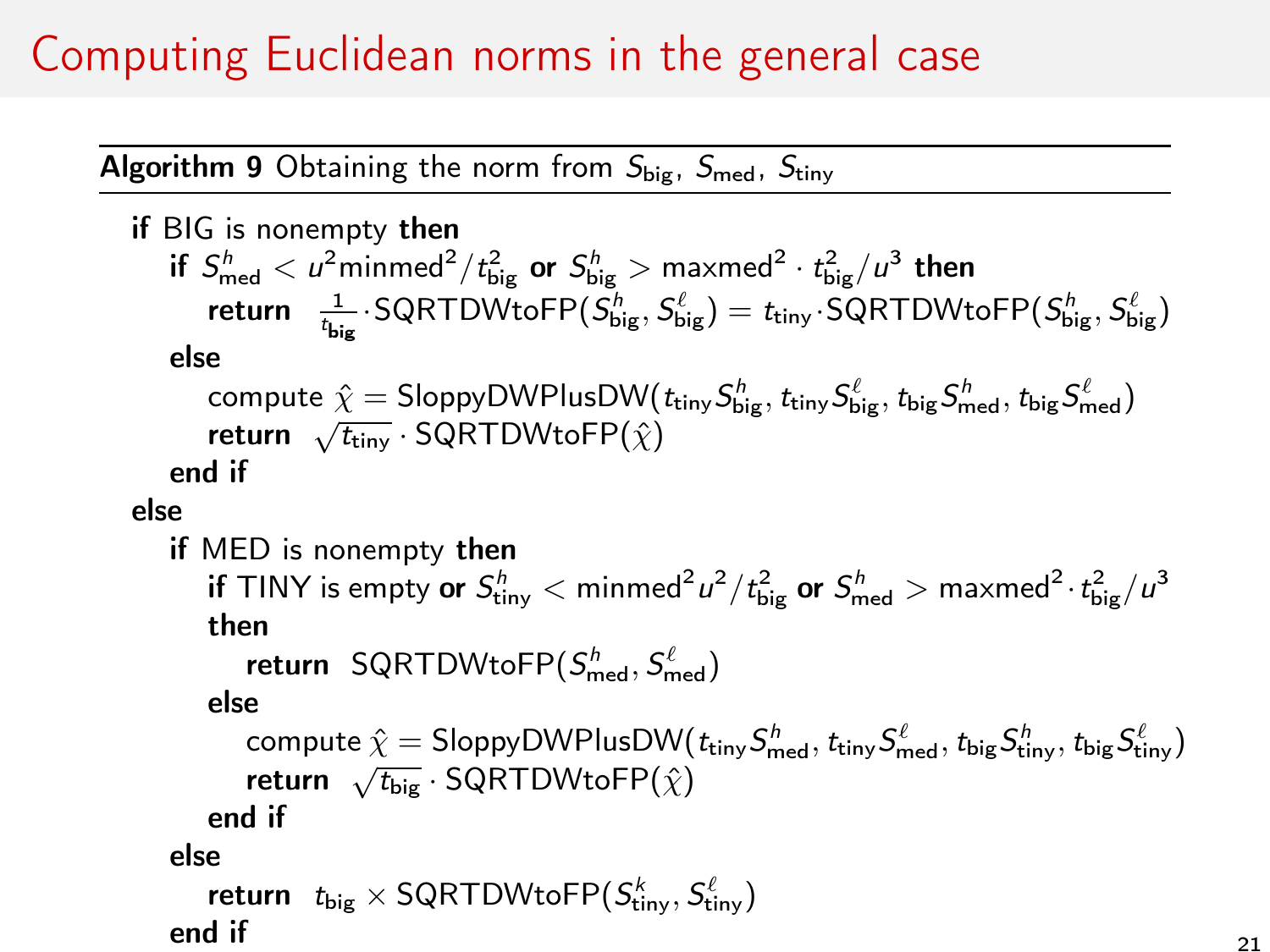Theorem 3 If  $n \leq \frac{1}{u}$ ,  $k + m \leq \frac{1}{4u} - 2$  and  $u \leq \frac{1}{32}$  and if the blockwise algorithm (Algorithm [8\)](#page-16-0) is used for the summation of squares, with  $k$  blocks of m elements, then Algorithm [9](#page-20-0) computes

$$
\sqrt{\sum_{i=0}^{n-1} a_i^2}
$$

with an error bounded by

$$
\left(\frac{1}{2}+\frac{(3.12+2(k+m))u+1.8u^2}{1-\frac{u}{2}}\right)u\ln\left(\sqrt{\sum_{i=0}^{n-1}a_i^2}\right),\,
$$

without any risk of spurious underflow or overflow.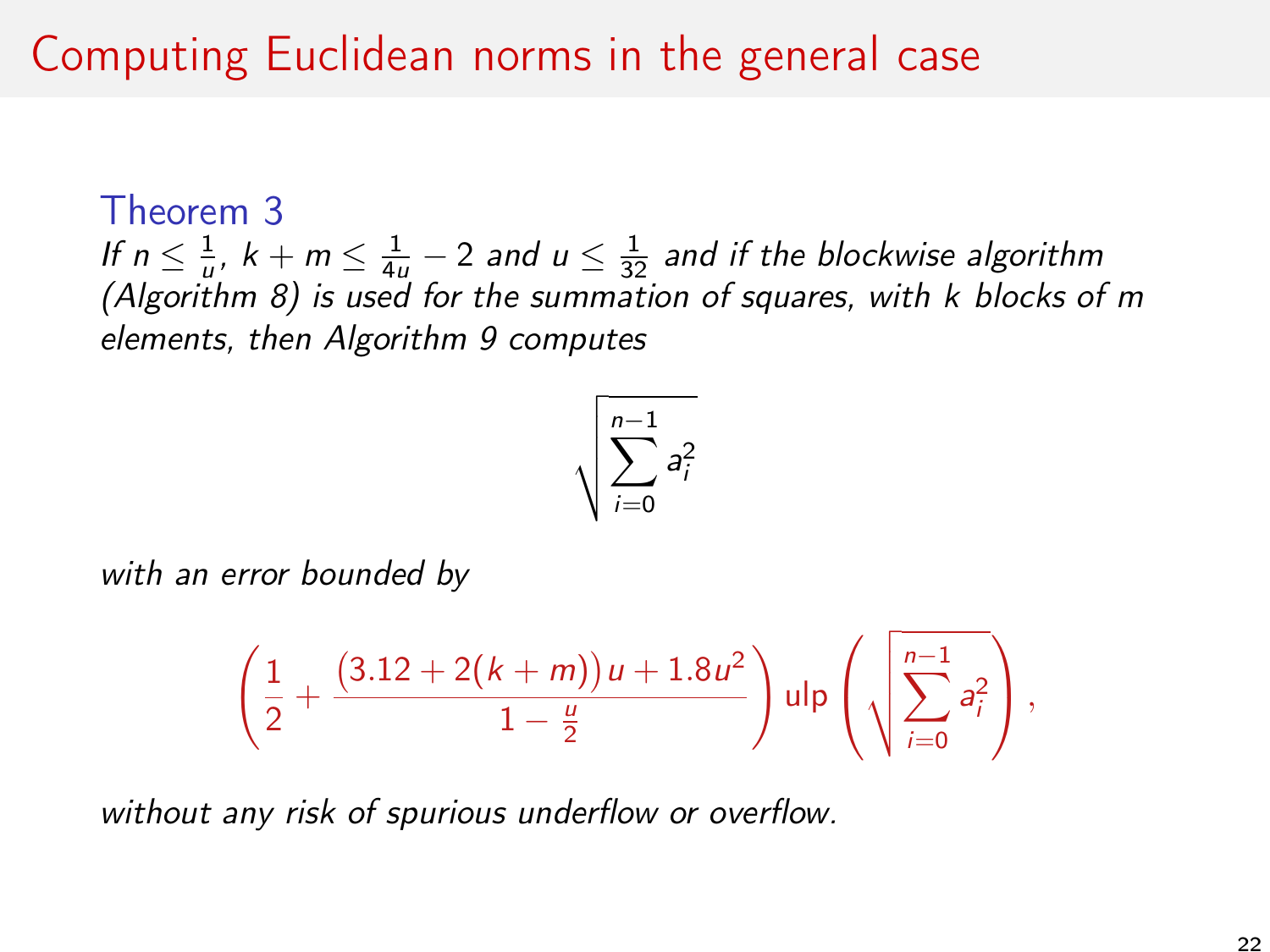#### Accuracy comparisons

Table 3: For  $S = 7, 8, \ldots, 14$ , we generate 4096  $\cdot 2^{14-S}$  arrays of uniform random lengths between  $2^{S-1}$  and  $2^S$  and for each term, we generate a uniform random exponent between  $e_{min} + p$  and  $e_{max} - p$  (to avoid non-spurious underflow/overflow) and uniform random significand between 1 and  $2 - 2u$ .

|                 |    | Maximum             | Rounding |         |
|-----------------|----|---------------------|----------|---------|
| Algorithm       | D  | relative error/ $u$ | Faithful | Correct |
| Hammarling      | 24 | 15.3468             | 9%       | $4\%$   |
|                 | 53 | 6.4166              | 59%      | $32\%$  |
| Graillat et al. | 24 | 1.4916              | $100\%$  | 87%     |
|                 | 53 | 1.4608              | 100%     | 89%     |
| Ours            | 24 | 0.9990              | $100\%$  | 100 %   |
|                 | 53 | 0.9989              | 100%     | 100 %   |

Important: we do not guarantee correct rounding (one can build ad-hoc cases for which Algorithm [9](#page-20-0) does not return a correctly rounded result). The error bound being very near  $\frac{1}{2}$ ulp, incorrect rounding is just very unlikely (so that we do not observe it in experiments).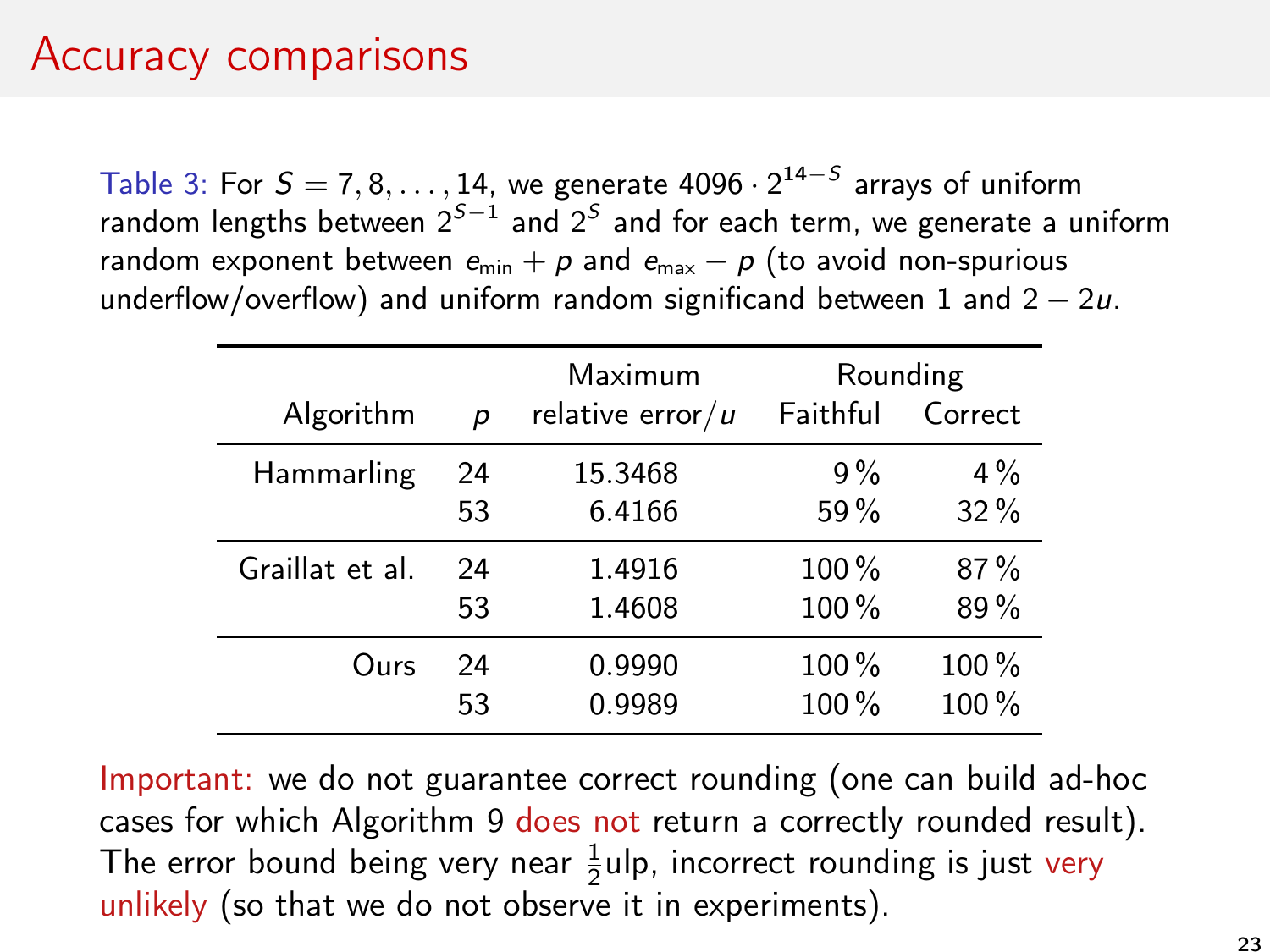Table 4: Comparisons on AMD Zen2, for three different array sizes, and three different profiles of input. For each entry, the mean value and standard deviation of a population of 100 000 runs is given.

| AMD Zen2 (AVX2) |            |                                                                          |         |         |  |
|-----------------|------------|--------------------------------------------------------------------------|---------|---------|--|
| Algorithm       | $\sqrt{n}$ | Timing averages in microseconds<br>AROUND ONE<br>FULL RANGE REALLY SMALL |         |         |  |
| Hammarling      | 256        | 0.4(0)                                                                   | 1.1(1)  | 0.8(1)  |  |
|                 | 1024       | 1.6(1)                                                                   | 4.4(1)  | 3.0(1)  |  |
|                 | 4096       | 6.5(2)                                                                   | 17.7(5) | 12.1(4) |  |
| Graillat et al. | 256        | 0.6(0)                                                                   | 0.6(0)  | 0.8(1)  |  |
|                 | 1024       | 2.1(0)                                                                   | 2.1(1)  | 3.2(1)  |  |
|                 | 4096       | 8.3(3)                                                                   | 8.3(3)  | 12.9(4) |  |
| Ours            | 256        | 0.5(0)                                                                   | 0.5(0)  | 0.7(1)  |  |
|                 | 1024       | 1.7(0)                                                                   | 1.7(0)  | 2.7(1)  |  |
|                 | 4096       | 6.7(2)                                                                   | 6.7(2)  | 10.6(3) |  |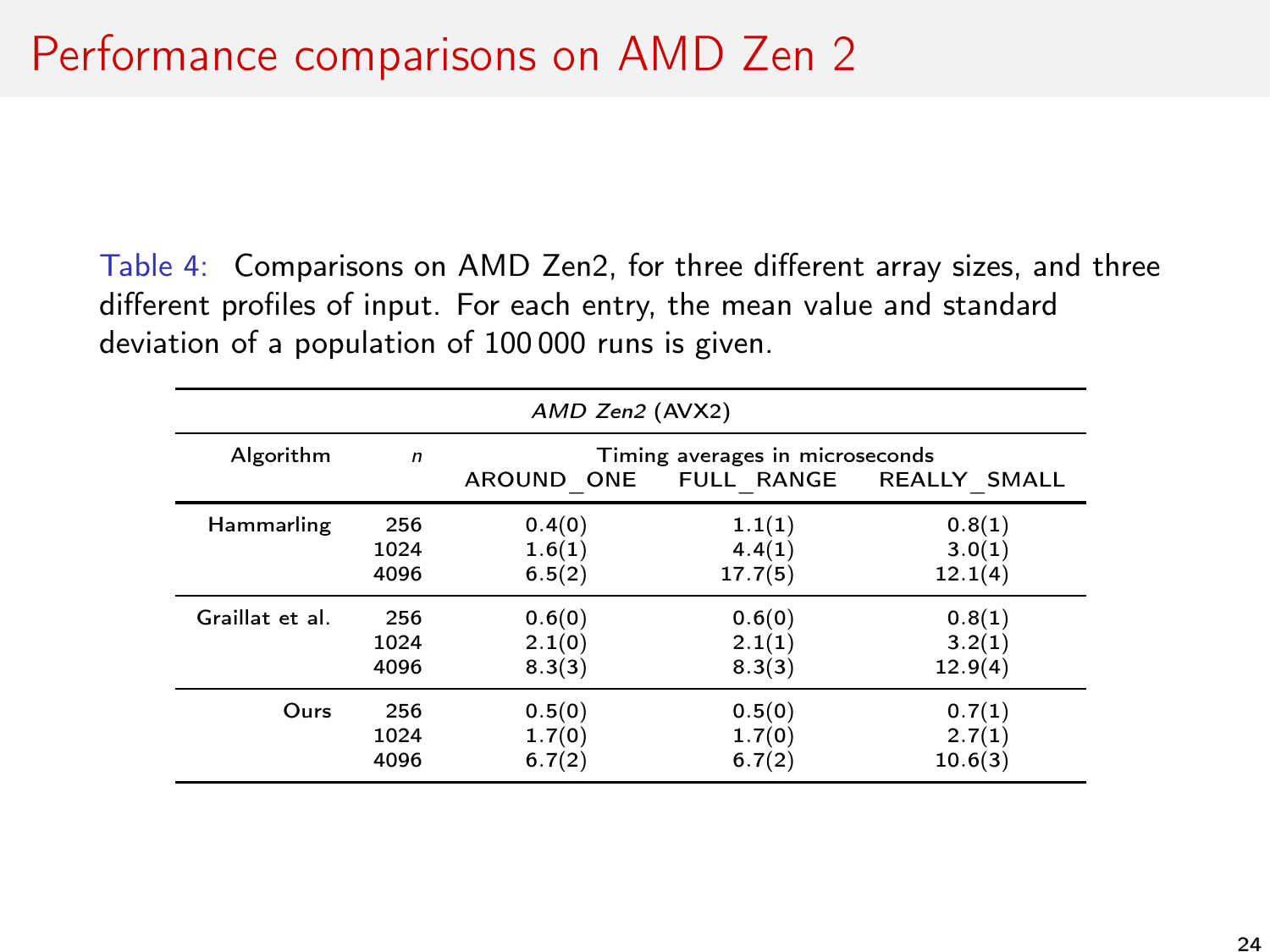Table 5: Comparisons on Intel Skylake (AVX512), for three different array sizes, and three different profiles of input. For each entry, the mean value and standard deviation of a population of 100 000 runs is given.

| Intel Skylake (AVX512) @3.0 GHz |              |                                                                             |          |          |
|---------------------------------|--------------|-----------------------------------------------------------------------------|----------|----------|
| Algorithm                       | $\mathsf{n}$ | Timing averages in microseconds<br>FULL RANGE<br>REALLY SMALL<br>AROUND ONE |          |          |
| Hammarling                      | 256          | 0.5(0)                                                                      | 1.3(3)   | 1.9(3)   |
|                                 | 1024         | 1.6(1)                                                                      | 5.0(6)   | 7.3(6)   |
|                                 | 4096         | 6.2(1)                                                                      | 19.6(12) | 28.8(11) |
| Graillat et al.                 | 256          | 0.5(1)                                                                      | 0.6(1)   | 1.5(2)   |
|                                 | 1024         | 1.8(1)                                                                      | 1.8(1)   | 5.8(3)   |
|                                 | 4096         | 6.8(1)                                                                      | 6.8(2)   | 22.8(7)  |
| Ours                            | 256          | 0.5(0)                                                                      | 0.6(1)   | 1.5(2)   |
|                                 | 1024         | 1.6(0)                                                                      | 1.6(1)   | 5.4(3)   |
|                                 | 4096         | 6.1(1)                                                                      | 6.1(2)   | 21.1(6)  |